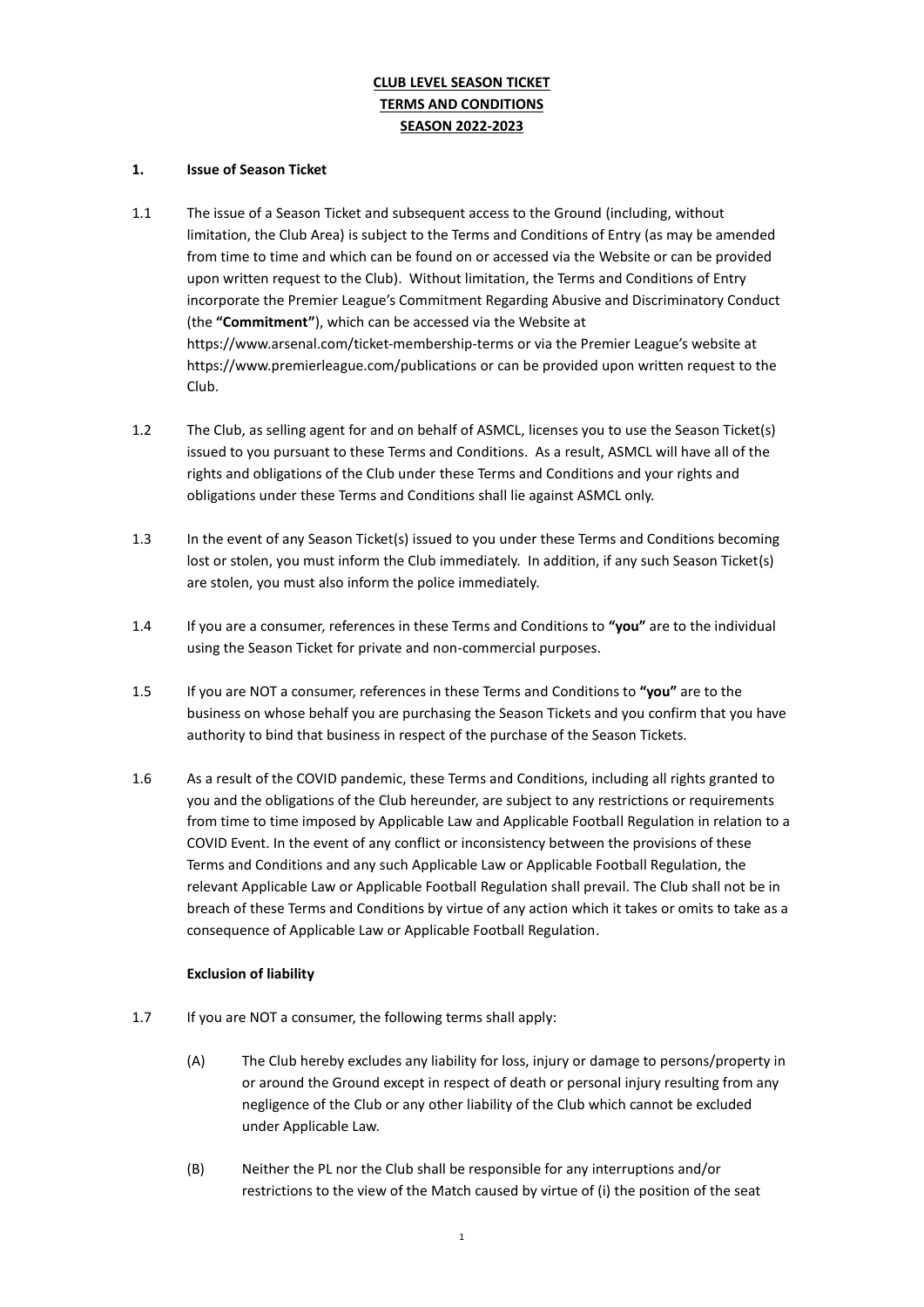and/or (ii) the actions of other spectators.

- (C) Except as otherwise set out in these Terms and Conditions, and to the fullest extent permitted by Applicable Law, the Club shall not have any liability in respect of any failure to carry out, or any delay in carrying out, any matter in respect of these Terms and Conditions, including admitting you and/or any other User to the Ground for a Match or Matches, caused by any circumstances outside the Club's reasonable control including, without limitation (i) as a consequence of any restrictions required by Applicable Law and/or Applicable Football Regulation due to a COVID Event; and/or (ii) the exercise of any discretion by the Club in respect of the availability, prioritisation and/or allocation of tickets in respect of any Reduced Capacity Match(es).
- (D) Subject to clause 1.9, the Club's total liability in respect of your use of the Season Ticket or any breach of these Terms and Conditions, whether in contract, tort (including negligence), breach of statutory duty or otherwise, shall not in any event exceed the amount paid by you to the Club for the Season Ticket. The Club will have no further, or other, liability whatsoever, including (but not limited to) for any indirect or consequential loss or damage.
- 1.8 If you are a consumer, the following terms shall apply:
	- (A) The Club only provides you with use of the Season Ticket for your domestic and private use and you agree not to use the Season Ticket for any commercial or business purposes, and the Club has no liability to you for any loss of profit, loss of business, business interruption, or loss of business opportunity.
	- (B) If the Club fails to comply with these Terms and Conditions, the Club is responsible for loss or damage you suffer that is a foreseeable result of our breach of these Terms and Conditions or the Club's negligence, but the Club is not responsible for any loss or damage that is not foreseeable. Loss or damage is foreseeable if it is an obvious consequence of the Club's breach or if it was contemplated by you and the Club at the time that you purchased the Season Ticket.
	- (C) Neither the PL nor the Club shall be responsible for any interruptions and/or restrictions to the view of the Match caused by virtue of (i) the position of the seat and/or (ii) the actions of other spectators.
	- (D) Except as otherwise set out in these Terms and Conditions, and to the fullest extent permitted by Applicable Law, the Club shall not have any liability in respect of any failure to carry out, or any delay in carrying out, any matter in respect of these Terms and Conditions, including admitting you and/or any other User to the Ground for the Match, caused by any circumstances outside the Club's reasonable control including, without limitation (i) as a consequence of any restrictions required by Applicable Law and/or Applicable Football Regulation due to a COVID Event; and/or (ii) the exercise of any discretion by the Club in respect of the availability, prioritisation and/or allocation of tickets in respect of any Reduced Capacity Match(es).
- 1.9 Notwithstanding any provision in these Terms and Conditions, the Club does not seek to exclude or limit its liability: (a) for fraud or fraudulent misrepresentation; (b) for death or personal injury, caused by the Club's negligence or the negligence of any of its officers, employees or agents; or (c) under section 2(3) of the Consumer Protection Act 1987; or (d) for any other matter for which it is not possible to exclude or limit liability by law.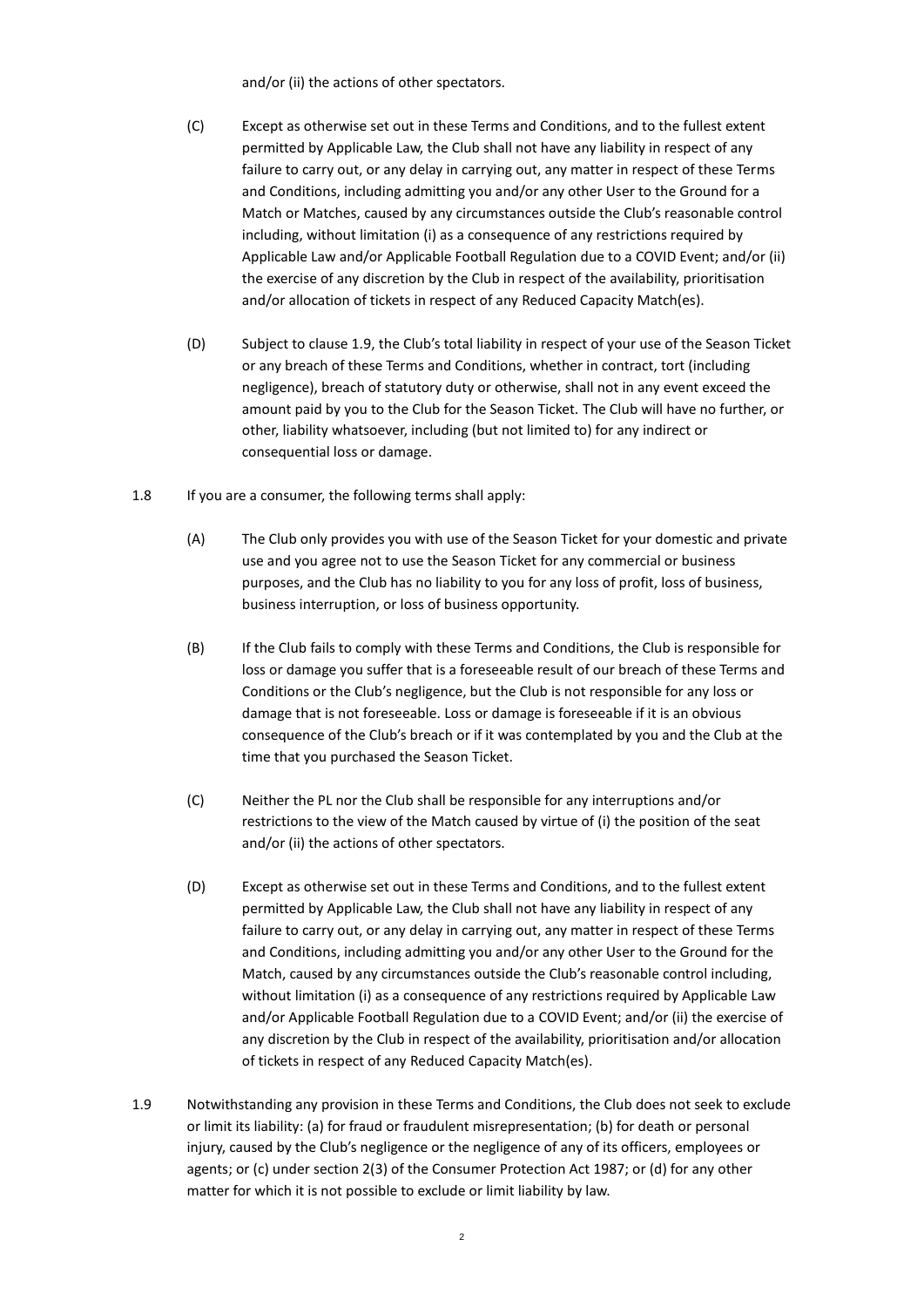#### **2. Term**

These Terms and Conditions are valid for the duration of the Licence Period, unless terminated earlier in accordance with these Terms and Conditions.

#### **3. Benefits**

- 3.1 Subject to your payment of the Licence Fee (including, for the avoidance of doubt, any additional fee payable if the Men's First Team qualify to participate in a UEFA Competition in the Season) and subject to your compliance with the Terms and Conditions of Entry (including, without limitation, the Commitment), you will be entitled to the following benefits for the duration of the Licence Period:
	- (A) you will automatically become a Platinum Member for the Licence Period (subject to the terms and conditions from time to time of the Membership Scheme for the relevant Season, as available at [https://www.arsenal.com/ticket-membership-terms\)](https://www.arsenal.com/ticket-membership-terms);
	- (B) you will be entitled to use the Club Seat(s) for each Match during the Licence Period save that:
		- (i) if the Club is required by Applicable Law and/or Applicable Football Regulation, or decides as a result of a COVID Event, to hold any Behind Closed Doors Matches during the Licence Period, you will not be entitled to attend any such Behind Closed Doors Matches however you will be entitled to a partial refund of the Licence Fee in accordance with clause 10.3 below;
		- (ii) if the Club is required by Applicable Law and/or Applicable Football Regulation, or decides, as a result of a COVID Event, to hold any Reduced Capacity Matches during the Licence Period, there is no guarantee that any Club Level tickets will be available and/or issued to you in respect of such Matches. The Club reserves the right to determine (in its absolute discretion) the availability, prioritisation and allocation of tickets in respect of any Reduced Capacity Match(es). The Club may elect to allocate Club Level tickets for Reduced Capacity Matches by Ballot. Full details regarding any such Ballots, including how to enter, will be published on the Website and/or communicated to you via email. By agreeing to these Terms and Conditions, you acknowledge that:
			- (a) the Club may hold a Ballot in respect of more than one Reduced Capacity Match at a time;
			- (b) for any such Ballot you enter you will receive one entry per Club Seat associated with your Season Ticket;
			- (c) the number of Club Level tickets available (if any) in respect of any such Ballot will be determined in the Club's absolute discretion and the Club reserves the right to cancel a Ballot if it considers there are insufficient Club Level tickets available to justify holding such a Ballot;
			- (d) the result of a Ballot shall be entirely at the discretion of the Club whose decision in all matters relating to a Ballot shall be final;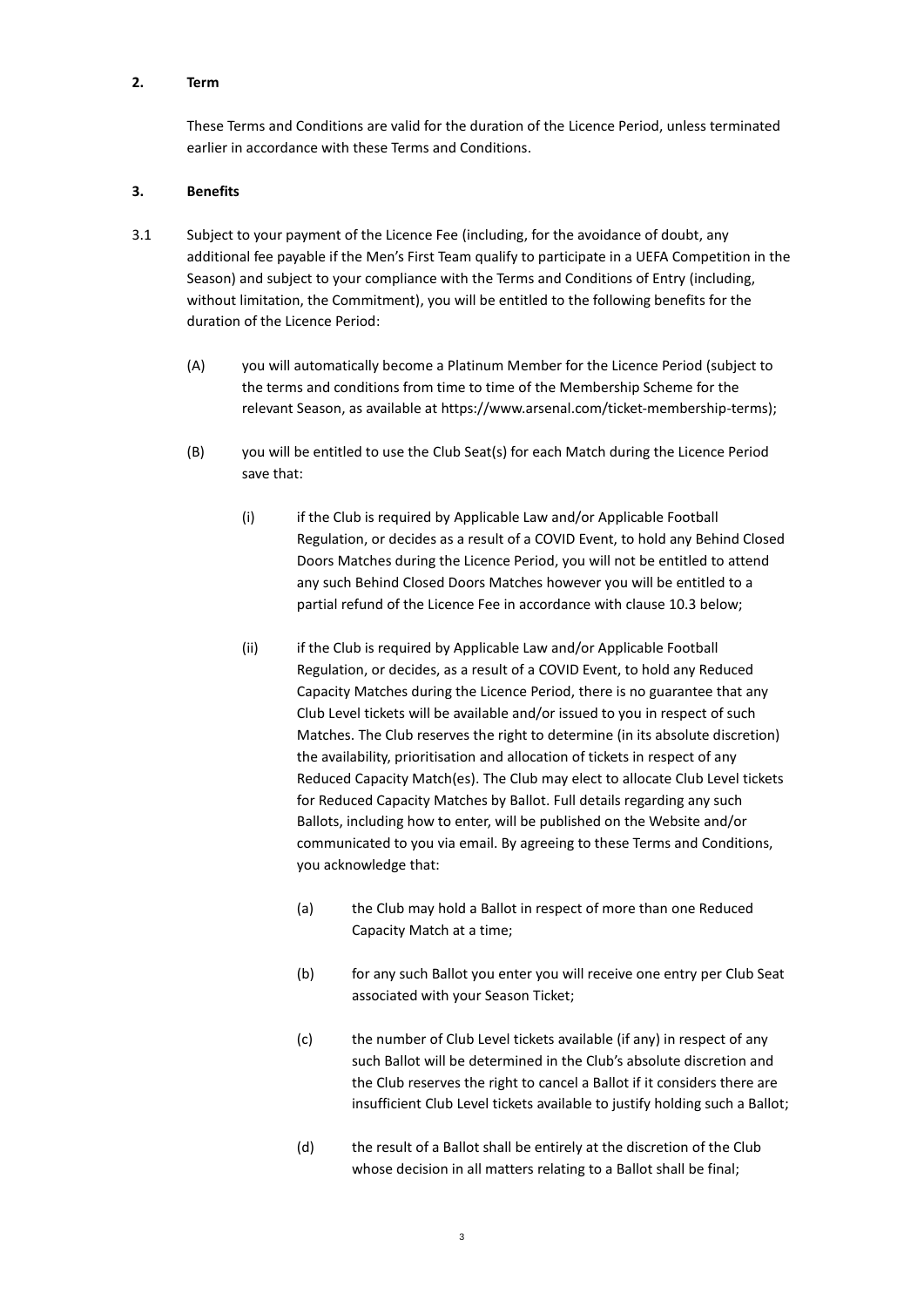- (e) the availability of WM Dining Packages in respect of any Reduced Capacity Match(es) will be determined in the Club's absolute discretion;
- (f) if you are successful in relation to a Ballot you will be notified by email within five (5) days of the closing date of the relevant Ballot;
- (g) if you are allocated a ticket for a Reduced Capacity Match (whether because you are successful in a Ballot or otherwise), any Club Level tickets issued to you for that Match are not refundable if you and/or your Guest(s) are unable to use such Club Level tickets or are unable to comply with the requirements set out in clause 5.1(B)(ii) below. Please note that the right of cancellation under the Consumer Contracts (Information, Cancellation and Additional Charges) Regulations 2013 does not apply to these Terms and Conditions or any purchase of a Club Level ticket under these Terms and Conditions;
- (h) payment to the Club for a Season Ticket(s) gives no guarantee that any Club Level tickets will be available and/or issued to you for any Reduced Capacity Matches. Being allocated a Club Level ticket for a Reduced Capacity Match (whether because you are successful in a Ballot or otherwise) gives no guarantee that you will be allocated a Club Level ticket for another Reduced Capacity Match. Not being allocated a Club Level ticket for a Reduced Capacity Match (whether because you are not successful in a Ballot or otherwise) gives no guarantee that you will be allocated a Club Level ticket for another Reduced Capacity Match. All rights to Club Level tickets for Reduced Capacity Matches are expressly subject to availability and the Club's discretion as to the prioritisation and/or allocation of tickets as a consequence of any capacity restrictions required by Applicable Law and/or Applicable Football Regulation;
- (i) in the event that you are not allocated any Club Level tickets in respect of a Reduced Capacity Match (whether because you are not successful in a Ballot or otherwise), you will not be entitled to attend the relevant Reduced Capacity Match however you will be entitled to a partial refund of the Licence Fee in accordance with clause 10.3 below; and
- (j) if you are allocated tickets for a Reduced Capacity Match you might not be allocated your usual Club Seat(s) in respect of that Match. If you are allocated Club Level ticket(s) for a Reduced Capacity Match which are in a lower-priced Seat Category than your Club Seat(s), you will be entitled to a partial refund of the Licence Fee in accordance with clause 10.4 below; and
- (C) for each Match you are entitled to attend, you will be entitled to the benefits set out in clauses 7 and 8 below.
- 3.2 If you are a WM Member, you will be entitled to the additional WM Benefits for each Match you are entitled to attend (subject to the additional terms and conditions set out in Schedule 1).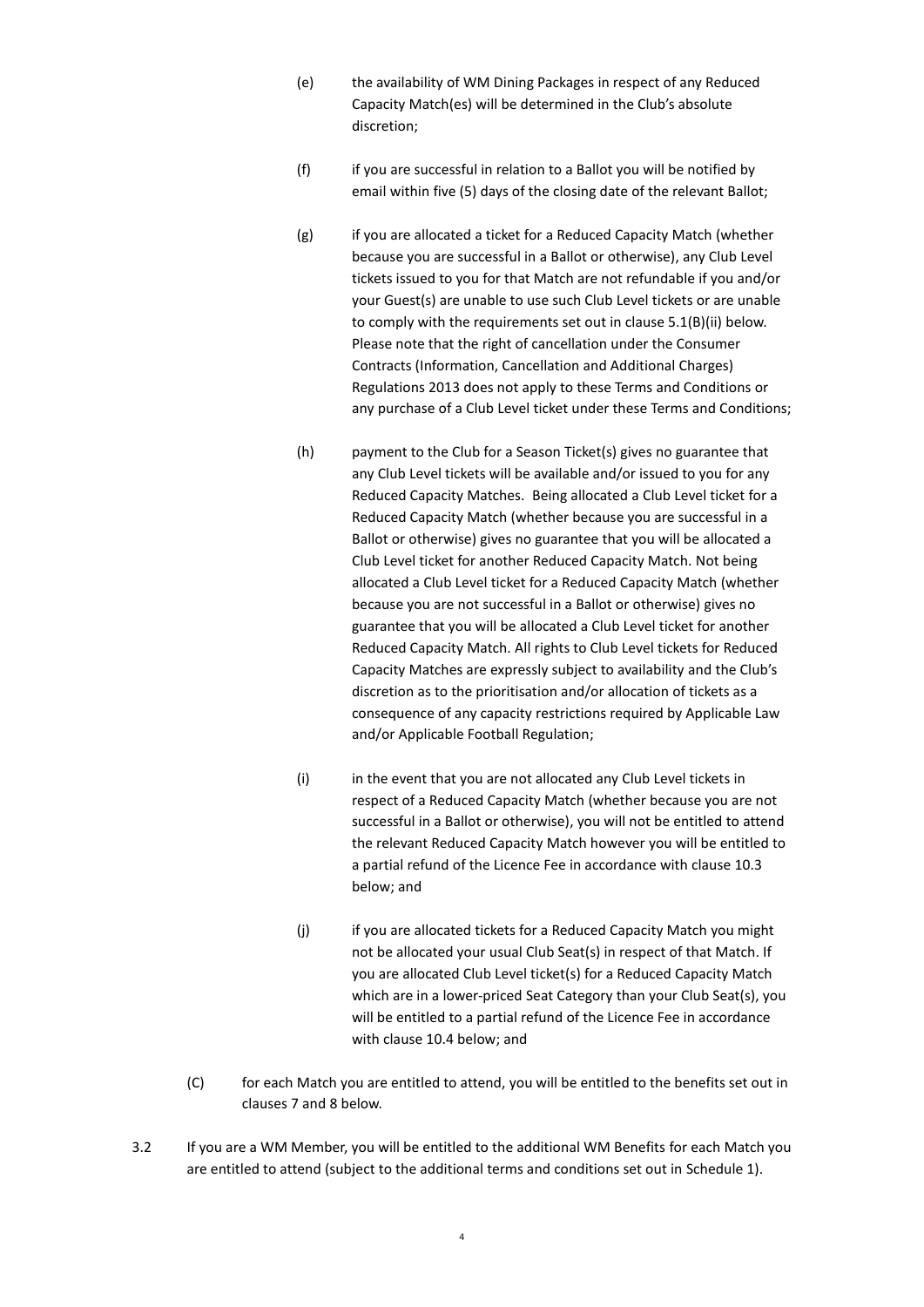#### **4. Renewal**

- 4.1 The Club would expect, in normal circumstances, to be able to permit you to renew your licensing arrangements in respect of the Club Seat(s) at the end of the Licence Period on such terms, including the amount of the Licence Fee, as may be determined by the Club in its discretion, and when such renewal is available the Club will contact you using the latest contact details supplied by you to the Club. Ordinarily, the Club would expect such communications to come out, and renewals to take place, prior to the end of the then current Season and you should ensure that your contact details held by the Club are kept up to date. However, this clause 4 does not constitute any guarantee by the Club whatsoever of any renewal or give you any rights to renew these Terms and Conditions or any other rights in respect of the Club Seat(s) after the end of the Licence Period.
- 4.2 If you are a WM Member and you do not renew your membership of the WM Club you will also no longer be entitled to the benefits set out at Schedule 1. In those circumstances, if you wish to continue to be a Platinum Member (without the additional benefits that are available as set out in Schedule 1) you must submit a written request to the Club to this effect. On receipt of this request and subject to availability we will use reasonable endeavours to offer you the use of alternative Club Seat(s) for the following Season. In the event that you decline to take up the option of alternative Club Seat(s), or if alternative Club Seat(s) are unavailable, you will cease to be a Platinum Member at the end of the Licence Period. In those circumstances, should you wish to be a Platinum Member for the following Season you would need to re-apply to join the Platinum Membership Scheme.

### **5. Admission to the Ground**

- 5.1 By purchasing and/or accepting and/or holding a Season Ticket and/or using a Season Ticket to gain access to the Ground:
	- (A) you certify that you have read, understood, and accepted, and agree to be bound by and comply with, the Terms & Conditions of Entry (including, without limitation, the Commitment, and any requirements and/or supporter code(s) of conduct issued by the Club from time to time in relation to a COVID Event); and
	- (B) you declare that:
		- (i) if required by Applicable Law or Applicable Football Regulation, you and/or any Guest(s) will not attend any Match if you and/or any Guest(s) are displaying any symptoms of COVID at the date of the relevant Match and/or are required or recommended to self-isolate or quarantine at the date of the relevant Match;
		- (ii) you and any Guest(s) will comply with all requirements stipulated by Applicable Law, Applicable Football Regulation and/or the Club regarding a COVID Event, including but not limited to: (a) compliance with any required social distancing measures; (b) compliance with any requirements regarding the circulation and/or behaviour of spectators within the Ground; (c) undertaking temperature checks if required by the Club; (d) providing to the Club such information and/or documentation as may be required by Applicable Law, Applicable Football Regulation and/or the Club regarding a COVID Event; and (e) providing photographic proof of identity if required by the Club;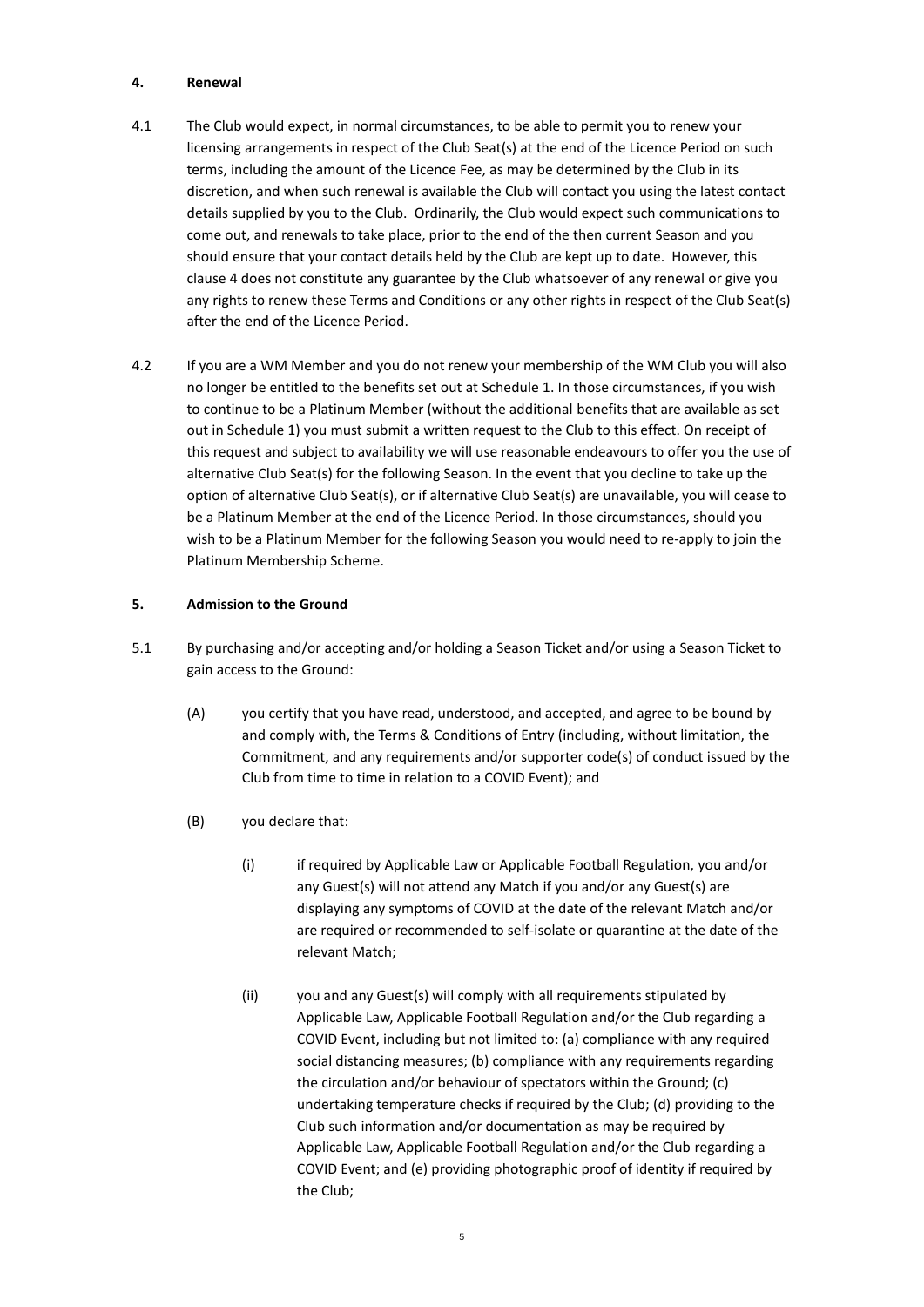- (iii) if required by Applicable Law or Applicable Football Regulation, you will provide names and contact details for any Guest(s) who intend to attend the relevant Match with you, to assist with any COVID track and trace requirements; and
- (iv) your Guest(s) are not prohibited from attending the Match with you by virtue of Applicable Law, Applicable Football Regulation and/or any requirements or stipulations of the Club regarding a COVID Event.
- 5.2 Before attending a Match using a Season Ticket, you shall be responsible for undertaking a risk assessment as to whether it would be appropriate for you and any Guest(s) to attend the relevant Match. In undertaking such assessment, you should take into consideration your age, health status and clinical vulnerability and the age, health status and clinical vulnerability of your Guest(s).
- 5.3 The Season Ticket shall only entitle the User to gain admission to the Ground after it has been validated by the control readers located at the appropriate turnstiles. The Ground access steward(s) will refuse admission to any person whose Season Ticket is not validated by such control readers.
- 5.4 If, for any reason, it is decided that any Match is to be played at another stadium, then, subject to any capacity restrictions of the alternative stadium, one alternative ticket per Club Seat associated with your Season Ticket will be issued to you in respect of that Match. Any such tickets will be either sent electronically or by post by the Club to you at the registered email or Address, at your risk.
- 5.5 The Season Ticket must be used if the User wishes to gain access to the Ground for any Relevant Cup Match, save that the Club shall notify you whether the physical or digital card, ticket or pass issued to you as part of the Season Ticket will be valid for each home UEFA Competition fixture and (if applicable) the Club will issue you with a replacement physical or digital card, ticket or pass for the relevant UEFA Competition fixture.
- 5.6 All persons (including children) must have a valid Season Ticket when entering the Ground. The Club will not allow children (or any other person) to be carried through the turnstiles without a valid Season Ticket for the relevant Match.
- 5.7 Subject to clause 3.1(B) above, a Season Ticket permits you to occupy at the relevant Match the Club Area and the Club Seat or such other alternative seat of equivalent value as the Club may, from time to time, allocate to you at its reasonable discretion. All access to the Ground pursuant to a Season Ticket shall be for the purposes of private enjoyment of the relevant Match only, not for any commercial purpose (and no authorisation is given or implied in respect of the carrying out of any commercial activities).
- 5.8 Nothing in these Terms and Conditions shall constitute or imply any entitlement to occupy a Club Seat in any Season following the end of the Licence Period.
- 5.9 Save as set out in clause 5.10 below, you shall not capture, log, record, transmit, play, issue, show or otherwise communicate (by digital or other means) any Material in relation to the Match, any players or other persons present in the Ground and/or the Ground, nor may you bring into the Ground or use within the Ground (or provide to, facilitate or otherwise assist another person to use within the Ground) any equipment or technology which is capable of capturing, logging, recording, transmitting, playing, issuing, showing or otherwise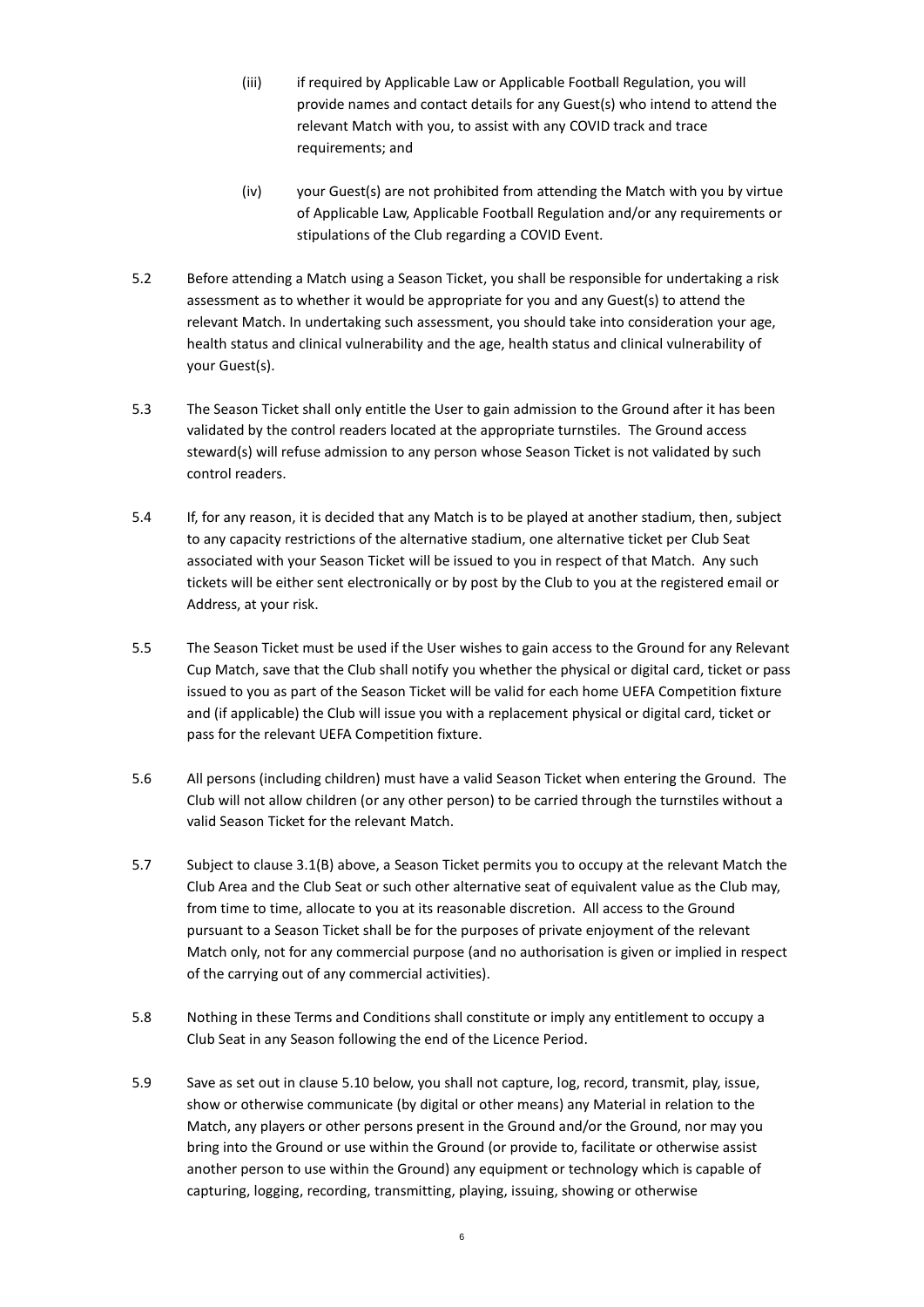communicating (by digital or other means) any such Material. Any person acting in breach of this provision may have such equipment or technology confiscated and/or will be required to deliver up any tapes, films, disks, memory cards, memory sticks or other recordings of the Material (and all copies thereof) in whatever form, to the PL and/or the Club.

- 5.10 Mobile telephones and other similar mobile devices are permitted within the Ground PROVIDED THAT (a) they are used for personal and private use only (which, for the avoidance of doubt and by way of example only, shall not include the capturing, logging, recording, transmitting, playing, issuing, showing, or any other communication of any Material for any commercial purposes); and (b) no Material that is captured, logged, recorded, transmitted, played, issued, shown or otherwise communicated by a mobile telephone or other mobile device may be published or otherwise made available to any third parties including, without limitation, via social networking sites.
- 5.11 The copyright, database right and all other rights, title and interest in and to all Material that you produce at the Ground in relation to the Match, any players or other persons present in the Ground and/or the Ground (whether produced in breach of clause 5.9 above, or pursuant to clause 5.10 above, or otherwise) is hereby assigned to the PL and the Club including by way of present assignment of future copyright pursuant to section 91 of the Copyright, Designs and Patents Act 1988. You further agree (if and whenever required to do so by the PL and/or the Club) to promptly execute all instruments and to do all things necessary to vest the right, title and interest in such rights to the PL and the Club absolutely and with full title guarantee.
- 5.12 Save for official Club merchandise and/or other football-related clothing worn in good faith, you and any Guest(s) shall not bring into, use, wear or display within the Ground any sponsorship, promotional or marketing materials.
- 5.13 You shall not offer or distribute (either free or for sale by any person) within the Ground any consumer article or commercial product of any nature. For the avoidance of doubt this clause shall not prevent the lawful distribution of text publications in any format which do not infringe clause 5.12 above where both the content and the publication are lawful in all respects and do not in the Club's reasonable opinion constitute a threat to public order.
- 5.14 The Club reserves the right to refuse admission to, or eject from, the Ground any person who fails to comply with the Terms and Conditions of Entry (including, without limitation, the Commitment, and any requirements and/or supporter code(s) of conduct issued by the Club from time to time in relation to a COVID Event).

#### **6. Other tickets**

- 6.1 Your Season Ticket will not entitle you to tickets for any of the following matches which the Club may qualify for during the Licence Period:
	- (A) the FA Cup Semi-Final or Final;
	- (B) the Football League Cup Semi-Final (Away Leg) or Final; or
	- (C) the Semi-Final (Away Leg) or Final of a UEFA Competition,

however, details on how you may apply to purchase a ticket (or tickets) for any such matches which the Club qualifies for will be made available by the Club on the Website.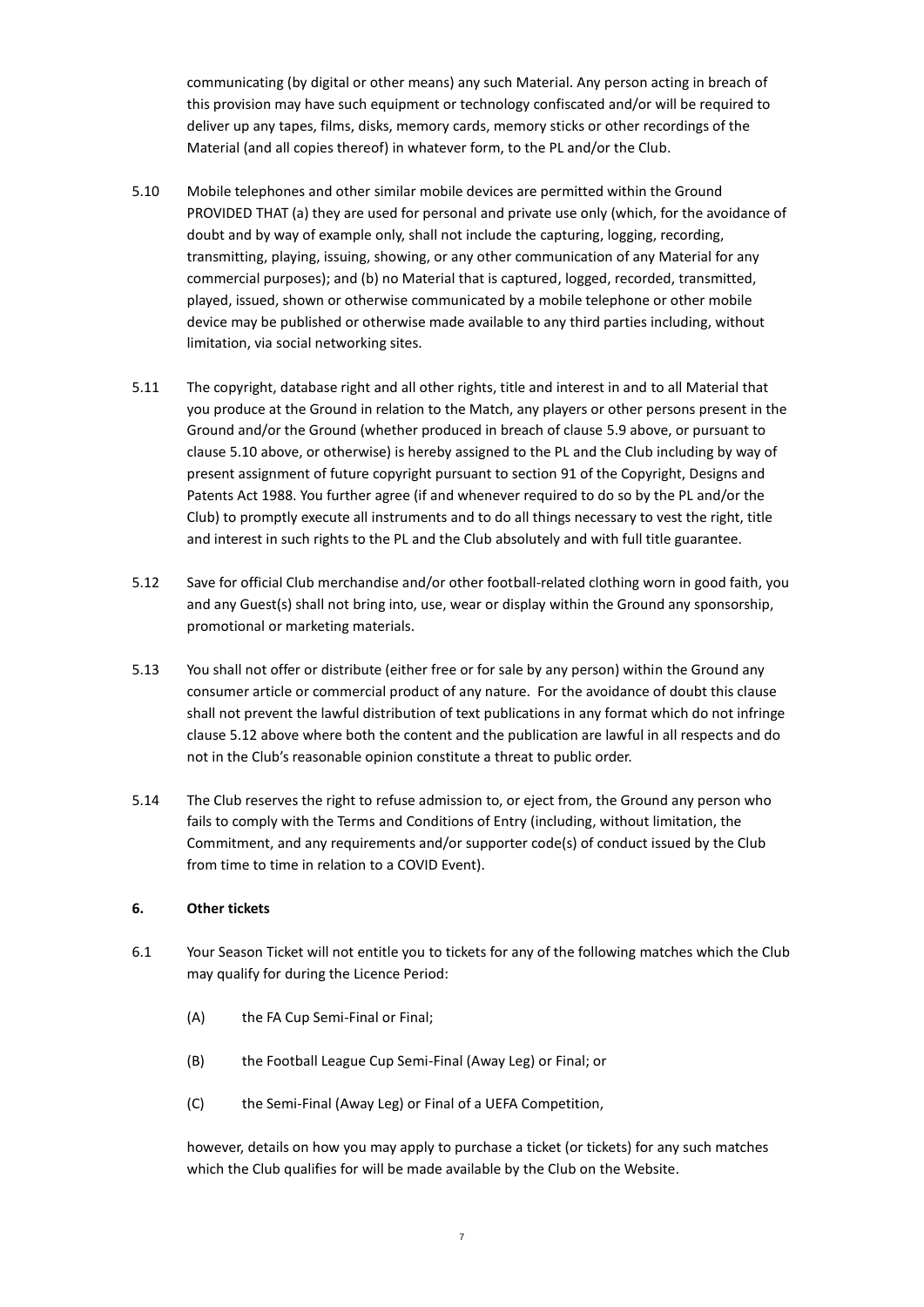6.2 No preference can be given to you in respect of any matches played at the Ground in which the Club is not participating.

### **7. Use of Season Ticket**

- 7.1 Subject to clauses 7.3 to 7.5 (inclusive) below, the Season Ticket (and all associated rights and benefits) are issued for your sole use and you shall not, and you shall not attempt and/or take preparatory steps to, sell, dispose of, assign, transfer, loan or otherwise deal with the Season Ticket or the benefit of it to any other person without the prior written consent of the Club. Further you shall not use the Season Ticket for any commercial purpose, other than to the extent you are NOT a consumer and only for corporate hospitality which is not itself a business activity of that business. The reference to selling the Season Ticket includes where, in the Club's reasonable opinion, a User: (a) offers, or attempts and/or takes preparatory steps, to sell a Season Ticket (including, without limitation, via any website or online auction site); (b) exposes, or attempts and/or takes preparatory steps to expose a Season Ticket for sale; (c) makes, or attempts and/or takes preparatory steps to expose a Season Ticket available for sale by another person; and/or (d) advertises that a Season Ticket is available for purchase.
- 7.2 No Season Ticket may be: (a) offered as a prize in any promotion or competition or transferred, assigned, lent or sold to any third party as part of a hospitality (other than to the extent you are NOT a consumer and only for corporate hospitality which is not itself a business activity of that business) or travel package; (b) given (or offered to be given) to a person who pays or agrees to pay for another good or service; or (c) used for any other commercial purpose, all save as expressly authorised by the PL or the Club.
- 7.3 If more than one Season Ticket is issued to you, one Season Ticket must be retained by you for personal use (subject to the provisions below) and the remainder may be transferred to a Guest(s) for his/her/their personal use only, PROVIDED THAT:
	- (A) such transfer takes place in consideration of no payment or benefit in excess of the face value of the Season Ticket for that Match;
	- (B) such transfer does not take place in the course of any business or for the purpose of facilitating any third party's business (other than, in each case, to the extent you are NOT a consumer and only for corporate hospitality which is not itself a business activity of that business);
	- (C) such transfer to any Guest(s) will be subject to the Terms and Conditions of Entry (including, without limitation, the Commitment, and all requirements stipulated by Applicable Law, Applicable Football Regulation and/or the Club in respect of a COVID Event) which will (save for any rights to transfer under clauses 7.3, 7.4 and 7.5) apply to and bind each Guest as if he/she/they was the original purchaser of the Season Ticket for that Match only (and you must inform the Guest(s) of this and procure that he/she/they shall comply with the Terms and Conditions of Entry). Without limitation, if required by Applicable Law or Applicable Football Regulation, any Guest(s) must not attend a Match if he/she/they is displaying any symptoms of COVID at the date of the relevant Match and/or are required or recommended to self-isolate or quarantine at the date of the relevant Match and/or are otherwise prohibited from attending the Match with you by virtue of Applicable Law, Applicable Football Regulation and/or any requirements or stipulations of the Club regarding a COVID Event; and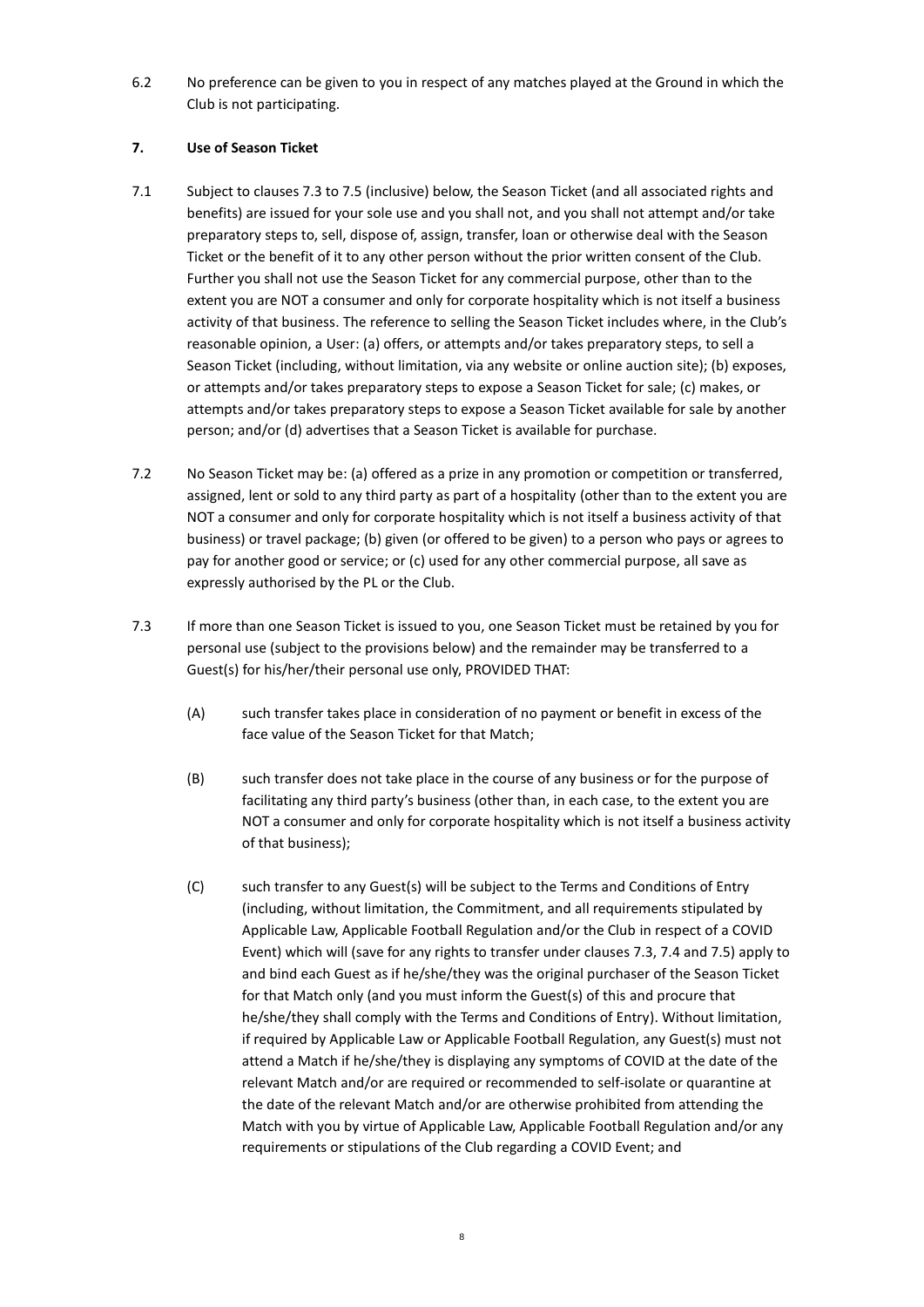- (D) you will provide the name, address and contact details of your Guest(s) when asked to do so by any official, steward or employee of the Club and/or any police officer.
- 7.4 In the event that you and/or your Guest(s) are unable to use any Season Ticket then you may transfer that Season Ticket(s) to a natural person who is known to you personally and who would be entitled (under the Terms and Conditions of Entry and otherwise) to purchase such Season Ticket and attend such Match PROVIDED THAT:
	- (A) such transfer takes place in consideration of no payment or benefit in excess of the face value of the Season Ticket for that Match;
	- (B) such transfer does not take place in the course of any business or for the purpose of facilitating any third party's business (other than, in each case, to the extent you are NOT a consumer and only for corporate hospitality which is not itself a business activity of that business);
	- (C) such transfer will be subject to the Terms and Conditions of Entry (including, without limitation, the Commitment, and all requirements stipulated by Applicable Law, Applicable Football Regulation and/or the Club in respect of a COVID Event) which will (save for any rights to transfer the Season Ticket under clauses 7.3, 7.4 and 7.5) apply to and bind the transferee as if he/she/they was the original purchaser of the Season Ticket for that Match only (and you must inform the transferee of this). Without limitation, if required by Applicable Law or Applicable Football Regulation, the transferee must not attend a Match if he/she/they is displaying any symptoms of COVID at the date of the relevant Match and/or are required or recommended to selfisolate or quarantine at the date of the relevant Match and/or (if applicable) are otherwise prohibited from attending the Match with you by Applicable Law, Applicable Football Regulation and/or any requirements or stipulations of the Club regarding a COVID Event; and
	- (D) you will provide the name, address and contact details of the transferee when asked to do so by any official, steward or employee of the Club and/or any police officer.
- 7.5 You may offer for sale, sell or resell any part of the Season Ticket or any benefit of it through the Ticket Exchange, or any other mechanism for the resale, gift or transfer of Season Tickets that the Club may put in place from time to time.
- 7.6 If you die the Club will take into account your wishes in considering the transfer of your Season Ticket to another person, but is under no obligation to follow such wishes. Prior to any such transfer, these Terms and Conditions will continue, but the Club may terminate the Season Ticket(s) (i) if any sums due under these Terms and Conditions are not paid on the due dates, or (ii) otherwise in accordance with these Terms and Conditions.
- 7.7 The Club hereby notifies you that the Club has assigned to The Law Debenture Trust Corporation Plc, in its capacity as security trustee for certain of the secured creditors of ASMCL, the Club and certain Emirates Stadium Companies (the **"Security Trustee"**, which expression shall include the successors and assigns of The Law Debenture Trust Corporation Plc in such capacity), as security, all of the Club's rights in respect of these Terms and Conditions and each Season Ticket. You hereby expressly acknowledge such assignment and agree to comply with the terms of any written notice or instruction from the Security Trustee in connection with amounts payable to the Club under or in respect of these Terms and Conditions.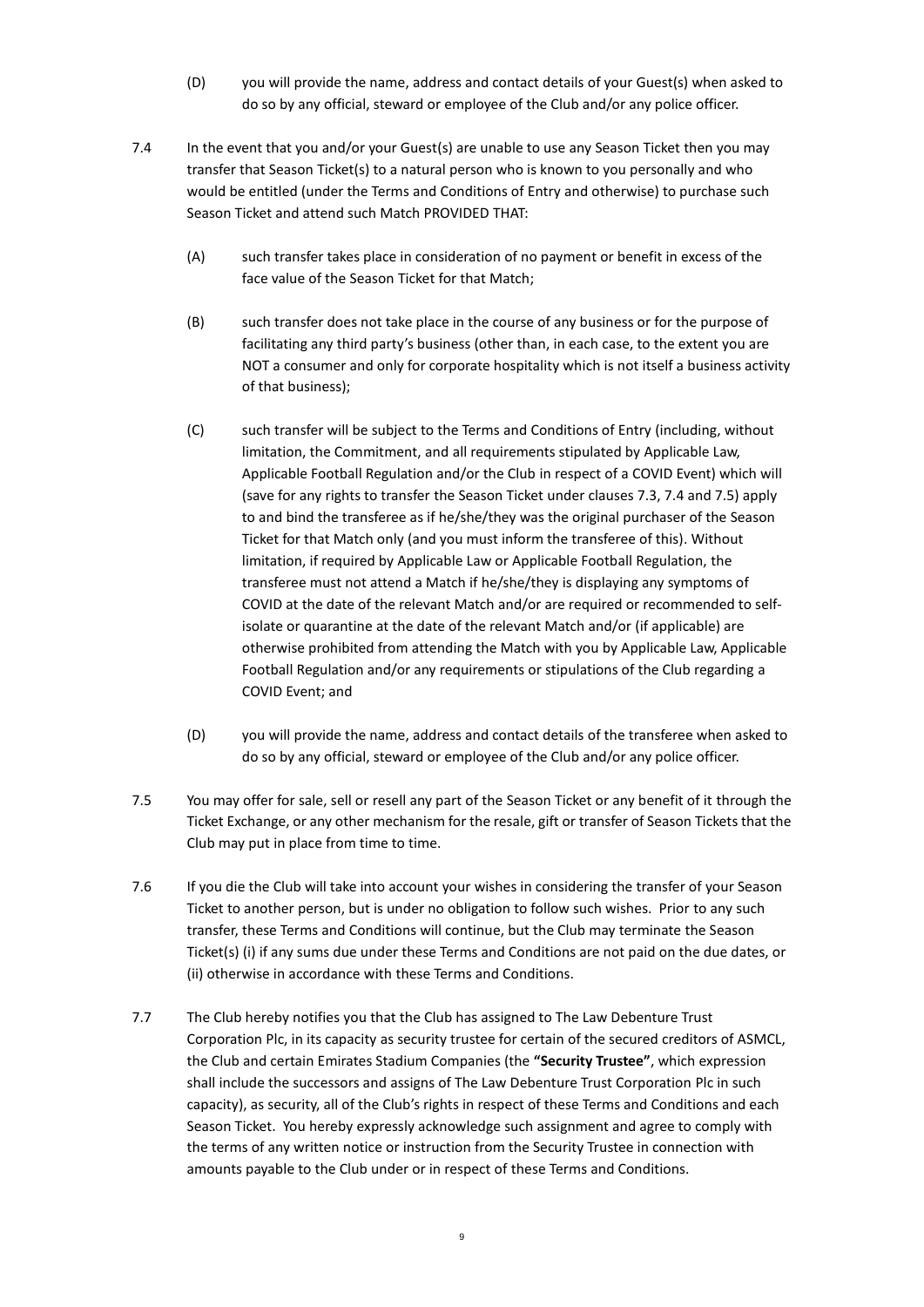7.8 If you are NOT a consumer, you shall indemnify the Club against all costs, charges, claims, expenses, demands and liabilities suffered or incurred by it as a result of any breach by a User of the Terms and Conditions of Entry. In the event that the User breaches any Terms and Conditions of Entry, you and that User shall each be held liable for such breach.

OR

If you are a consumer, you shall be responsible for any breach by a User of the Terms and Conditions of Entry. In the event that the User breaches any Terms and Conditions of Entry, you and that User shall each be held liable for such breach.

- 7.9 Any physical or digital card, ticket or pass issued to you as part of your Season Ticket will remain the property of the Club at all times and must be produced together with photographic evidence of your identity if required to do so by any official, steward or employee of the Club or any police officer. The Club reserves the right to require the immediate return of any such card, ticket or pass at any time.
- <span id="page-9-0"></span>7.10 Any Season Ticket obtained or used in breach of the Terms and Conditions of Entry (including, without limitation, the Commitment) shall be automatically void and all rights conferred or evidenced by such Season Ticket shall be nullified. Any person seeking to use a Season Ticket in breach of the Terms and Conditions of Entry (including, without limitation, the Commitment) in order to gain entry to the Ground or remain at a Match may be considered to be a trespasser and will be refused entry to, or ejected from, the Ground in respect of a particular Match and/or will have his/her/their Season Ticket suspended, cancelled or withdrawn. In the event of any suspension, cancellation or withdrawal in accordance with this clause [7.10](#page-9-0) no refund shall be payable to the holder in respect of any unused or unexpired portion of the Season Ticket. The Club further reserves its right to take any legal or disciplinary action against any person(s) as it sees fit in connection with such matters, including a claim for an account of any profits made from an unauthorised use of the Season Ticket.
- 7.11 Any User, acting alone or with others, whose conduct, or incitement of others, results in disciplinary or legal action against the Club by any Football Authority or any relevant law enforcement authorities, shall be both individually responsible and liable, and collectively responsible and liable with you, to the Club for any loss the Club thereby suffers. The User shall also be both individually responsible and liable, and collectively responsible and liable with you, to the Club for any loss the Club suffers as a result of the behaviour of a third party gaining access to a Match using the ticket with the User's permission.
- 7.12 The unauthorised sale or disposal of a Season Ticket may amount to a criminal offence, including under section 166 of the Criminal Justice and Public Order Act 1994, as amended by the Violent Crime Reduction Act 2006, and such sale or disposal is also illegal under the terms of section 2 of the Fraud Act 2006. The Club may inform the police when it becomes aware that ticket(s) have been sold or disposed of illegally and will press for charges to be brought against those breaking the law. We may also notify the PL about ticket touting activities relating to you, who may in turn notify other football clubs, event holders, any Football Authority and/or the relevant law enforcement authorities. We may also notify other football clubs directly. Similarly, the Club may receive information from the police, the PL and other football clubs relating to ticket touting activities elsewhere in the UK. The information that may be collected and shared by the Club and the above third parties could include personal data such as your name, contact details, image, data relating to criminal offences and your past ticket activity and purchases (including payment details). The Club processes this information where necessary to identify and prevent ticket touting activities, which is in our legitimate interests and the interests of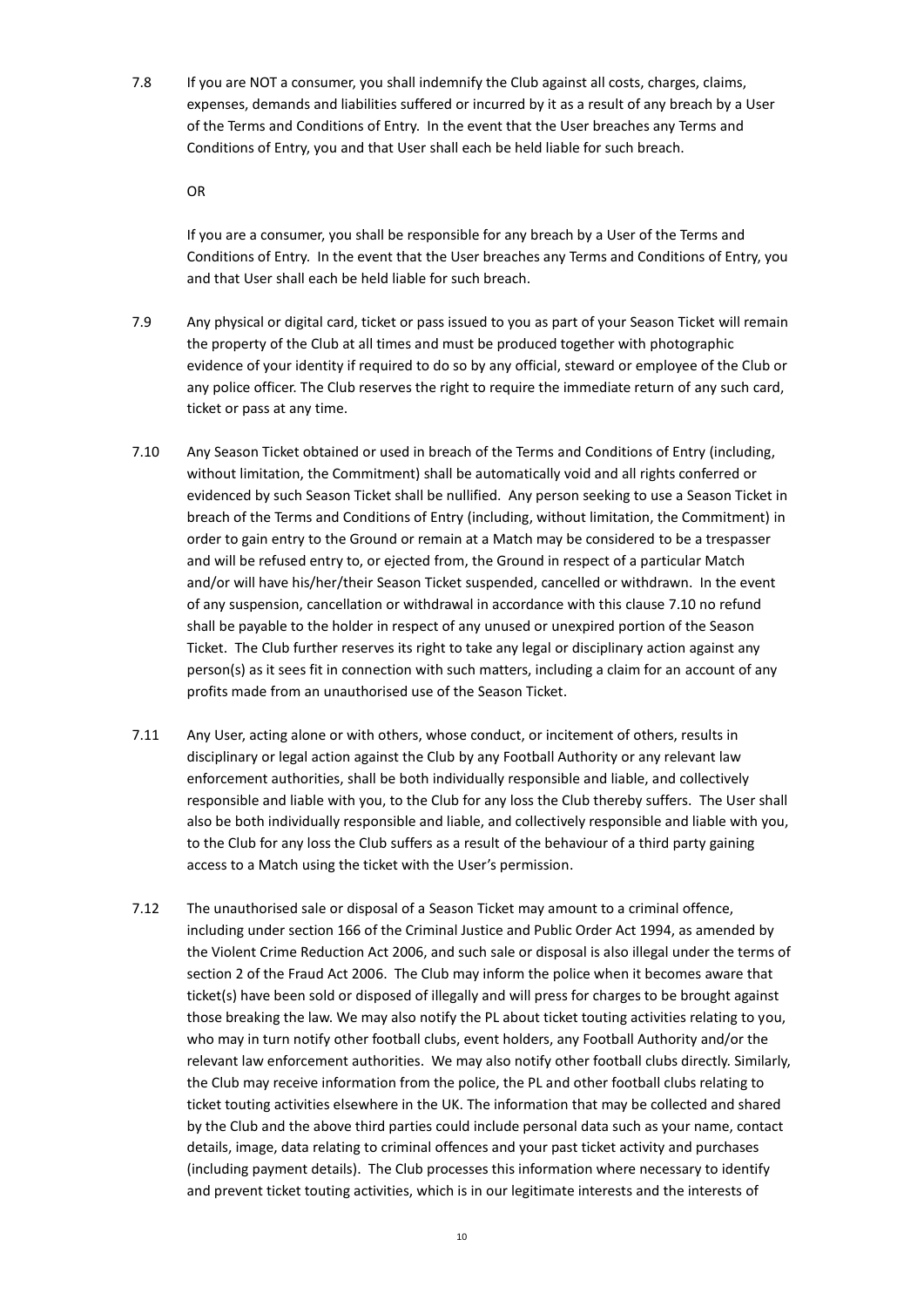other football clubs. The processing may also be necessary in order to prevent or detect unlawful acts. For more information about how we handle personal data and your rights you can refer to our Privacy Policy or contact our Data Protection Officer at dpo@arsenal.co.uk.

- 7.13 By entering the Ground, all persons acknowledge that photographic images and/or audio, visual and/or audio-visual recordings and/or feeds (and/or stills taken therefrom) may be taken of them and may also be used, by way of example and without limitation, in televised coverage of the game or by the Club, any other Club Group Company and/or any Football Authority or others (including commercial partners and accredited media organisations), in perpetuity, by way of any present or future media, for marketing, editorial, training or promotional purposes or for any other purpose deemed reasonable by the Club. All persons further acknowledge that photographic images and/or audio, visual and/or audio-visual recordings and/or feeds (and/or stills taken therefrom) may be used (by the Club or a third party, such as a law enforcement body) to identify them as an individual, where permitted by data protections laws, for the purposes of preventing or detecting crime, or any breach of the Terms and Conditions of Entry (including, without limitation, the Commitment). For more information about how we handle personal data and your rights you can refer to our Privacy Policy or contact our Data Protection Officer at dpo@arsenal.co.uk**.**
- 7.14 All persons attending Matches acknowledge that the Matches are public events. The appearance and actions of the persons attending inside and in the perimeter of the Ground are public in nature and all persons attending agree that he/she/they shall have no expectation of privacy with regard to his/her/their actions or conduct at the Matches.
- 7.15 Further to clause 7.13 above, if such person is under 18 years of age, the parent, guardian or responsible adult who is accompanying him/her/them into the Ground shall be deemed to have provided consent on his/her/their behalf.
- 7.16 If a User is not 16 years old or over, his/her/their parent(s) and/or guardian(s) are also responsible for his/her/their actions, conduct and compliance with these Terms and Conditions (including, without limitation, the Commitment).

# 8. **Catering**

- 8.1 Subject to any restrictions and/or requirements of Applicable Law, Applicable Football Regulation and/or the Club from time to time in respect of a COVID Event, the Club shall procure the provision (by any third party or other entity appointed by the Club, in its sole discretion, for this purpose (the **"Catering Supplier"**)) of a refreshments service in the Club Area during the Relevant Times (excluding those times during the Relevant Times in which play in any Match is in progress).
- 8.2 You may use such refreshments service on an ad-hoc basis, as detailed in clauses 8.3 to 8.8 inclusive. Alternatively, you may make an advance booking for Seasonal Match Dining Booking on your own behalf (or on behalf of any Guest(s)), as detailed in clause 8.9 below.

#### **Refreshments**

8.3 Subject to any restrictions and/or requirements of Applicable Law, Applicable Football Regulation and/or the Club from time to time in respect of a COVID Event, you will be entitled to a complimentary drink (house red or white wine, beer, tea, coffee or a selection of soft drinks) at Half-Time of each Match.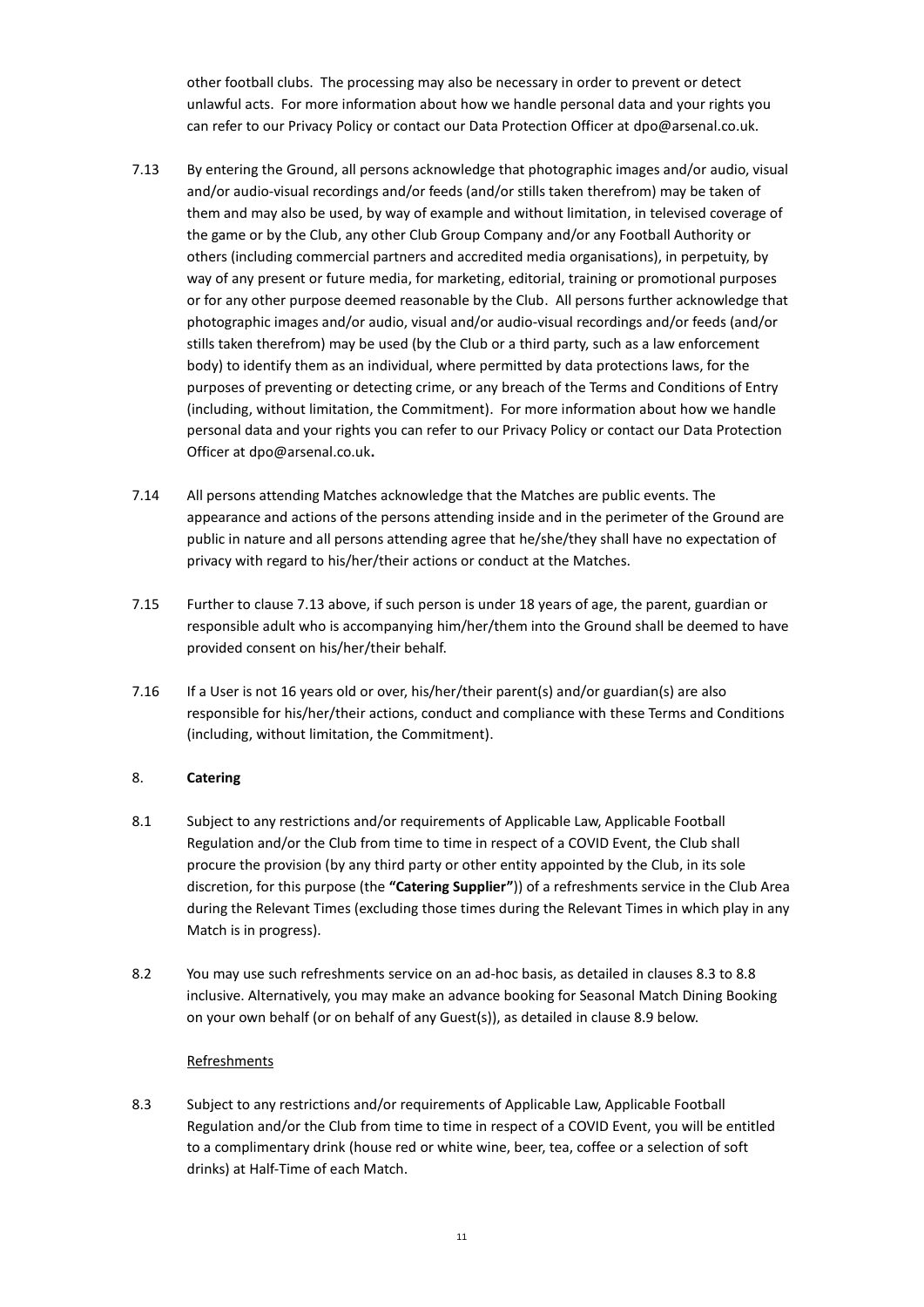- 8.4 The Club may from time to time, but shall be under no obligation whatsoever to provide, or procure the provision of, any refreshments to the Club Area at other times and on other occasions than the Relevant Times.
- 8.5 The costs of all refreshments ordered by you, other than the complimentary drinks described in clause 8.3 above, shall be paid by you to the Catering Supplier. The Club shall provide in the Club Area, or shall procure the provision in the Club Area of, details of the costs of each of the refreshments available in the Club Area. The Club or the Catering Supplier may change the costs of any refreshments from time to time.
- 8.6 The provision of any refreshments (including, without limitation, alcoholic beverages) to any persons in the Club Area shall be subject to all legal restrictions applicable to the Club, any other Club Group Company or the Catering Supplier (including, without limitation, all restrictions imposed by, and any regulation of, any relevant licensing or other governing body or authority, and any restrictions and/or requirements of Applicable Law, Applicable Football Regulation and/or the Club from time to time in respect of a COVID Event) and the grant of any necessary licences. You shall, and shall procure that any other User shall, consume all alcoholic drinks within the interior of the Club Area and not within sight of the pitch.
- 8.7 The only refreshments which may be consumed in the Club Area are those supplied by the Catering Supplier pursuant to the provisions of this clause 8. You shall not, and will procure that any other User shall not, bring any food, drink or other refreshments into the Club Area for consumption by any person or for any other reason.
- 8.8 If you (or any other User) have any complaints in respect of the catering or refreshments service provided in the Club Area, you (or that User) should take up such complaints with the Club in the first instance.

# Seasonal WM Match Dining Booking

8.9 Each Seasonal WM Match Dining Membership which you book will be subject to the additional terms and conditions set out in Schedule 1.

#### **9. Disabled Members**

- 9.1 This clause 9 applies to you if you have a Season Ticket and are registered with the Club as a disabled Member.
- 9.2 You must bring your current Season Ticket with you when attending a Match. If you will be attending a Match with a personal assistant, your personal assistant must also bring their relevant Season Ticket with them.
- 9.3 If you have a personal assistant, your personal assistant must not attend Matches on their own or with any non-disabled person. If you are unable to attend a Match please notify the Disability Liaison Team as soon as possible and, unless in exceptional circumstances, not later than 72 hours prior to the relevant Match so that we can help you to sell or donate, via the Disability Liaison Team, your ticket to another disabled supporter, a charity or local disability organisation.
- 9.4 You must bring a form of photographic identification with you when attending a Match.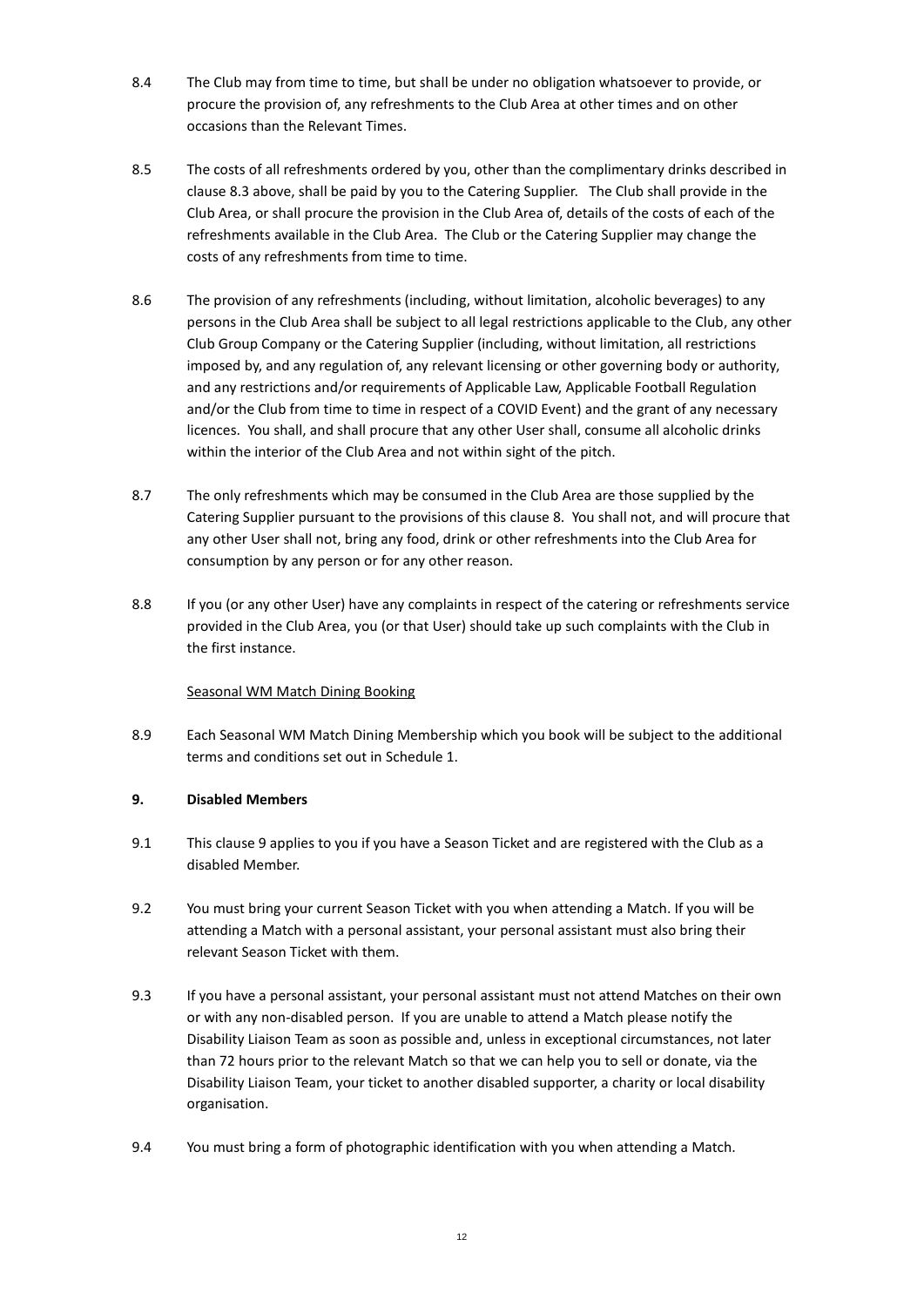- 9.5 Please note that stewards and Club staff will be carrying out checks of tickets. All proven abuses of the disabled supporter's concessionary scheme will be dealt with severely and will result in the loss of your Season Ticket. It may also result in criminal prosecution.
- 9.6 Contact details for the Disability Liaison Team are as follows (and may be updated from time to time on the Website):
	- Telephone: +44 (0)20 7619 5000 (Monday to Friday 09.30am to 5pm and matchdays)
	- Online: Submit an enquiry a[t https://arsenalfc.freshdesk.com/support/tickets/new](https://arsenalfc.freshdesk.com/support/tickets/new)

### **10. Changes to dates, refunds and exchanges**

- 10.1 No guarantees are given by the Club that a Match will take place at a particular time or on a particular date or at a particular spectator capacity. The Club reserves the right, without liability save as expressly provided otherwise in these Terms and Conditions, to reschedule any Match or, if necessary, play the Match out of view of the public or reduce the spectator capacity for the Match.
- 10.2 In the event that a Match is rescheduled, your Season Ticket will enable you to attend the rearranged Match, unless the Match is required to be played out of view of the public or the spectator capacity is reduced and you are not offered the right to attend the match (in which case the provisions of clause 10.3 below will apply).
- 10.3 In respect of:
	- (A) any Behind Closed Doors Matches; and/or
	- (B) any Reduced Capacity Matches which you are not offered the right to attend (including, without limitation, in circumstances where you are allocated Club Level ticket(s) for that Match but the spectator capacity for that Match is subsequently reduced and your ticket(s) are cancelled by the Club),

the Club shall refund you the full price of the relevant Club Level ticket, as stated in the pricing schedule notified to you by the Club and/or published on the Website, and such refund shall be credited against your membership account and may be withdrawn by you periodically during such cashback windows as notified by the Club or (if applicable), at your discretion, set-off against any renewal of your Season Ticket(s).

- 10.4 In the event that you are allocated Club Level ticket(s) for a Reduced Capacity Match which is/are in a lower-priced Seat Category than your Club Seat(s), the Club shall refund you the difference between the price of your Club Seat(s) for the relevant category of Match and the price of the relevant Club Level ticket(s) allocated to you for the relevant Reduced Capacity Match, as stated in the pricing schedule notified to you by the Club and/or published on the Website, and such refund shall be credited against your membership account and may be withdrawn by you periodically during such cashback windows as notified by the Club or (if applicable), at your discretion, set-off against any renewal of your Season Ticket(s).
- 10.5 The dates and kick-off times of all Matches are subject to revision and change due to broadcast coverage or other circumstances. For up-to-date information, please visit the Website or ring the Arsenal Platinum Memberships Team (Tel: 0345 262 0001 or +44 (0) 20 7619 5005 from outside the UK).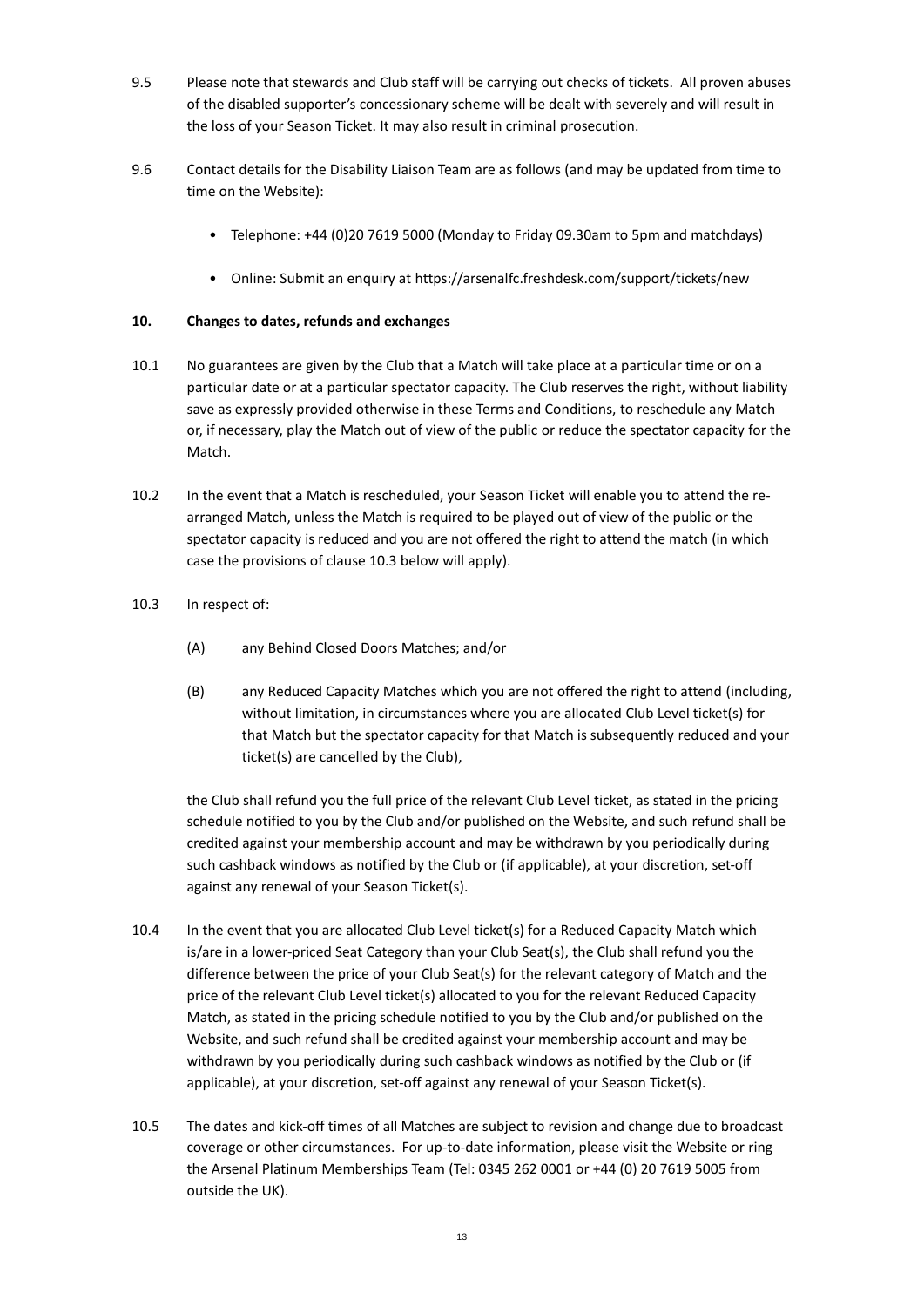10.6 The Club does not guarantee that the team for any particular Match will necessarily only be selected from the Club's regular Men's First Team players. The Men's First Team manager may consider it desirable on occasions to omit regular Men's First Team players and select the team from the full playing squad.

### **11. Unavailability of seats (other than due to a COVID Event)**

If the Club determines that all or any relevant part of the Ground, is unavailable for a Match due to:

- (A) health and safety requirements, Applicable Law, Applicable Football Regulation and/or the Terms and Conditions or Entry;
- (B) the need for any other repairs or alterations to be made to the Ground (or any relevant part) or any fixtures or fittings therein and such repairs or alterations are in the Club's opinion necessary or desirable; or
- (C) any other circumstances at the Club's discretion,

in each case not relating to a COVID Event,

the Club will use its reasonable endeavours to provide you, during any such period of unavailability, with alternative seating elsewhere in the Ground or, where the Ground is unavailable, such other stadium where the Men's First Team plays its home football matches in any competition (in which case these Terms and Conditions shall apply equally to such seats and such stadium), for each of your Club Seat(s) which is so unavailable, the location of each of which will be determined by the Club and which, subject to availability, will be in the same Seat Category as your Club Seat(s). Where the Club is not able to provide you with an alternative seat (or seats) in such circumstances, you will be entitled to a refund, or to a credit against future licence fee payments for future seat purchases, in respect of the relevant Match(es), the amount of such refund or credit, and the form and timing thereof, to be determined by the Club acting reasonably.

# **12. Repairs and maintenance**

- 12.1 The Club will be responsible for carrying out all repairs and maintenance (including ordinary cleaning and rubbish removal) to the Club Area and all other areas of the Ground provided that the Club will not accept liability for, and shall not be in breach of its obligations by reason of, any breakages or defects to the Club Area (or any part thereof or other part of the Ground) which are not the result of fair wear and tear or are caused by the acts or omissions of any User or any other person in possession of a Season Ticket. Notwithstanding the foregoing, the Club will not be liable for and will not be in breach of its obligations by reason of any breakages in, or defects to, the Club Area or any other area of the Ground if, pursuant to clause 11 or otherwise, it provides you with an alternative seat (or seats) at the Ground or any other stadium where the Men's First Team plays its home football matches in any competition.
- 12.2 The Club has the right to charge you for, and if you are NOT a consumer you agree to indemnify the Club against, the cost of repairs, maintenance, replacement or cleaning of the Club Area or any other areas of the Ground to which you (or any other User) have access, or any fixtures or fittings therein, resulting from any act or omission of you (or any other User) other than as a result of fair wear and tear.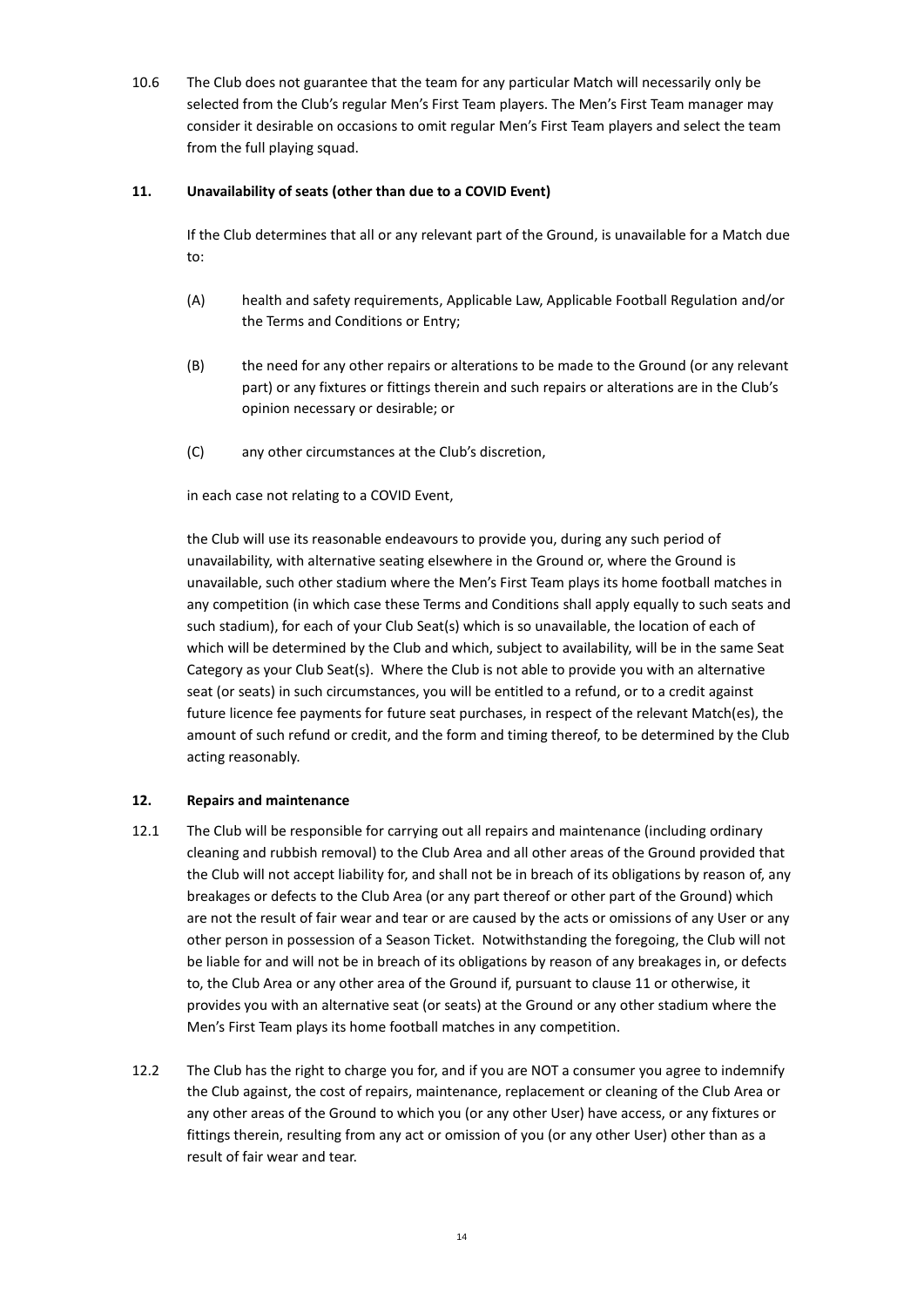12.3 The Club and each of its employees, agents or contractors shall have the right at any time to carry out emergency repairs to the Club Area or any other areas of the Ground to which you (or any other User) have access, or any fixtures or fittings therein, or any adjoining property of the Club, and to suspend access to such areas of the Ground as necessary.

### **13. Pricing and ticket information**

Whilst the Club tries to ensure that pricing and ticketing information on the Website is correct at all times, errors may occasionally occur. If the Club discovers an error in the price or nature of the ticket you have ordered, the Club will inform you as soon as reasonably practicable and give you the option of reconfirming your order at the correct price/specification or cancelling it. If the Club is unable to contact you, it will unfortunately have to treat the order as cancelled. If the order is cancelled, the Club will provide you with a full refund.

### **14. Any lost or stolen Season Tickets**

- 14.1 In order to gain admission to the Ground for a Match, the Season Ticket must be presented in its entirety.
- 14.2 If you have forgotten the Season Ticket, or otherwise cannot produce it, a duplicate Match day physical or digital card, ticket or pass may be issued to you, at the Club's discretion, upon payment by you of a non-refundable administration fee of £10.00 at the East or West Club Level Entrance. The Club reserves the right to require photographic proof of identity and to withdraw this duplicate facility for any particular Match or Matches.
- 14.3 The Club is not responsible for any Season Ticket which is lost, stolen, defaced, damaged or destroyed. If the Season Ticket is lost, stolen, defaced, damaged or destroyed, the Club may, subject to these Terms and Conditions, and in its discretion, issue a replacement Season Ticket to you, upon payment by you of a non-refundable fee of £10.00.

# **15. Cancellation and withdrawal of Season Ticket**

- 15.1 The Club may remove you and/or any User from the Ground whom it, acting reasonably:
	- (A) believes to be the subject of a banning or other order prohibiting him/her/them from entering the Ground or any other stadium;
	- (B) considers to be in breach of or have breached the Commitment including, without limitation, using, or have used, any rude, threatening or abusive language or behaviour to, or in respect of, any contractor, employee or agent of the Club, or any other spectator or official (including, without limitation, any language or behaviour relating to an individual's or group's colour, race, nationality, ethnic or national origins, gender, sexual orientation, marital status, religion, age or disability);
	- (C) considers to be in breach, be likely to breach, or have breached, any other provision of the Terms and Conditions of Entry; or
	- (D) believes to be behaving in such a manner as will, or is likely to, cause a hazard to safety or security, or cause any contravention by such person or the Club of (a) any laws or regulations, including the terms of any health and safety, operating or other certificate, licence, consent, permit, approval or other authorisation, applicable to such person or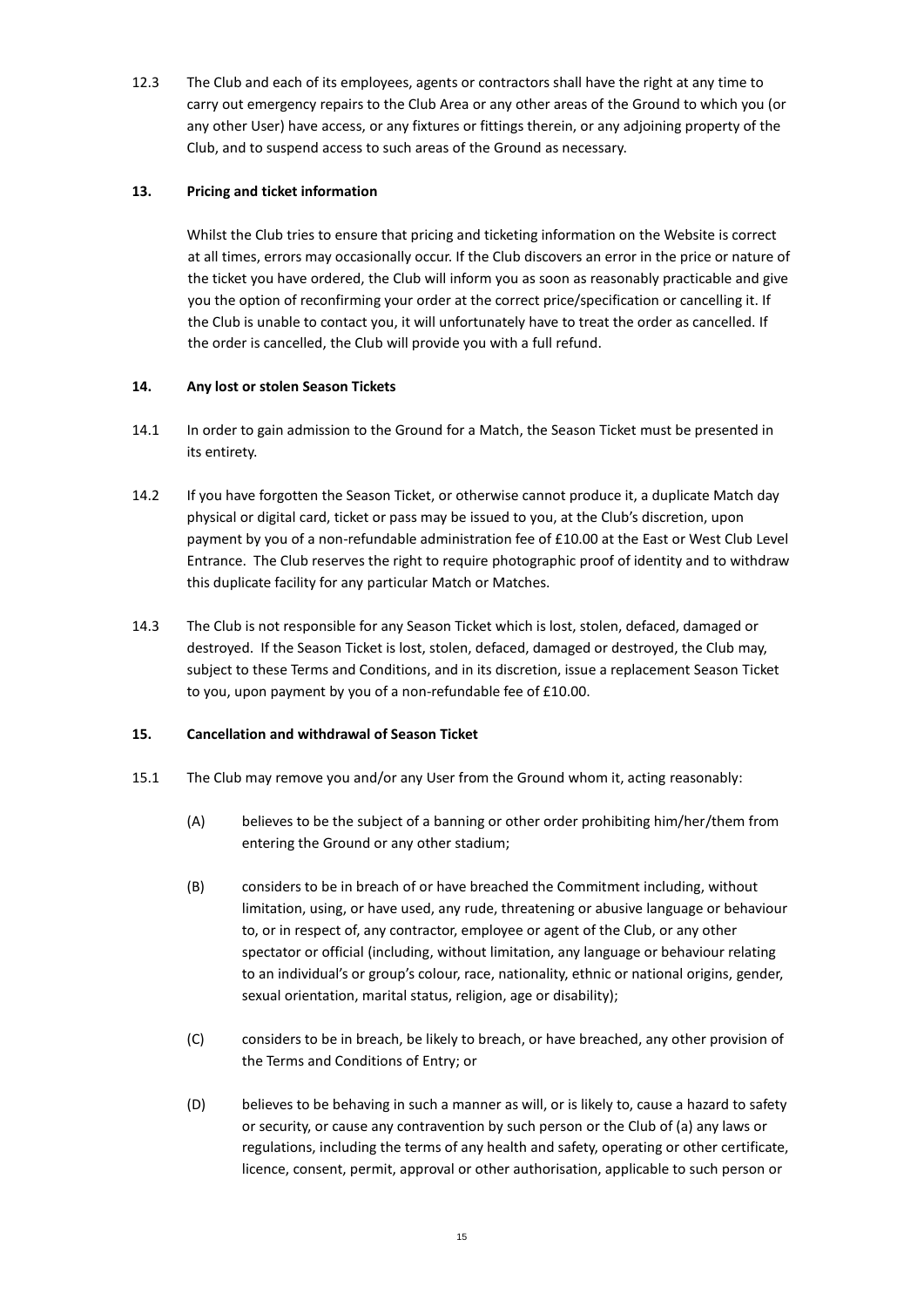entity or the Ground, or (b) any restrictions imposed by the police or any other relevant authority in relation to any Match from time to time.

- 15.2 Without prejudice to any other remedies it may have, the Club shall have the right at its absolute discretion to:
	- (A) suspend for a period determined by the Club, withdraw indefinitely or cancel any Season Ticket(s) associated with a User's Membership (including without limitation, use of the Season Ticket(s) and all other related benefits);
	- (B) exclude (indefinitely or for a period determined by the Club) a User from using and/or applying to purchase any future Season Ticket (including any associated benefits);
	- (C) provide the police and any other relevant authorities including FIFA, UEFA, the FA, the PL, the Football League and/or any other football clubs with relevant information,

in any of the following circumstances:

- (i) any serious or persistent breach by a User of these Terms and Conditions or the Terms and Conditions of Entry (including, without limitation, the Commitment) or the Club has reasonable grounds to suspect such breach; and/or
- (ii) the Club reasonably suspects that entry into the Ground by the User will result in a serious breach of these Terms and Conditions, the Terms and Conditions of Entry or the terms and conditions of any other Club-related scheme.
- 15.3 In the event of cancellation, suspension, withdrawal, refusal and/or ejection pursuant to clauses 15.1 and/or 15.2, no refund will be paid in respect of any unexpired portion of the Season Ticket(s) or during any period of suspension.
- 15.4 Without prejudice to the general nature of the above, the following actions shall constitute serious breaches of the Terms & Conditions of Entry by a User and shall enable the Club to exercise its rights as described in clauses 15.1 and 15.2 above (as the case may be):
	- (A) smoking (including the use of electronic cigarettes or vaporisers);
	- (B) being (or appearing to be) drunk or intoxicated;
	- (C) persistent standing in seated areas whilst the Match is in progress;
	- (D) the sale or transfer (save as permitted), and/or any attempt and/or any preparatory steps in respect of a sale or transfer, of a Season Ticket to any person;
	- (E) the deliberate misuse of a Season Ticket;
	- (F) the possession of a banner or flag that bears material or slogans that are offensive, obscene, abusive, sexist, racist or homophobic;
	- (G) the throwing of any object within the Ground that may cause injury, distress, annoyance or damage to people or property without lawful authority or excuse;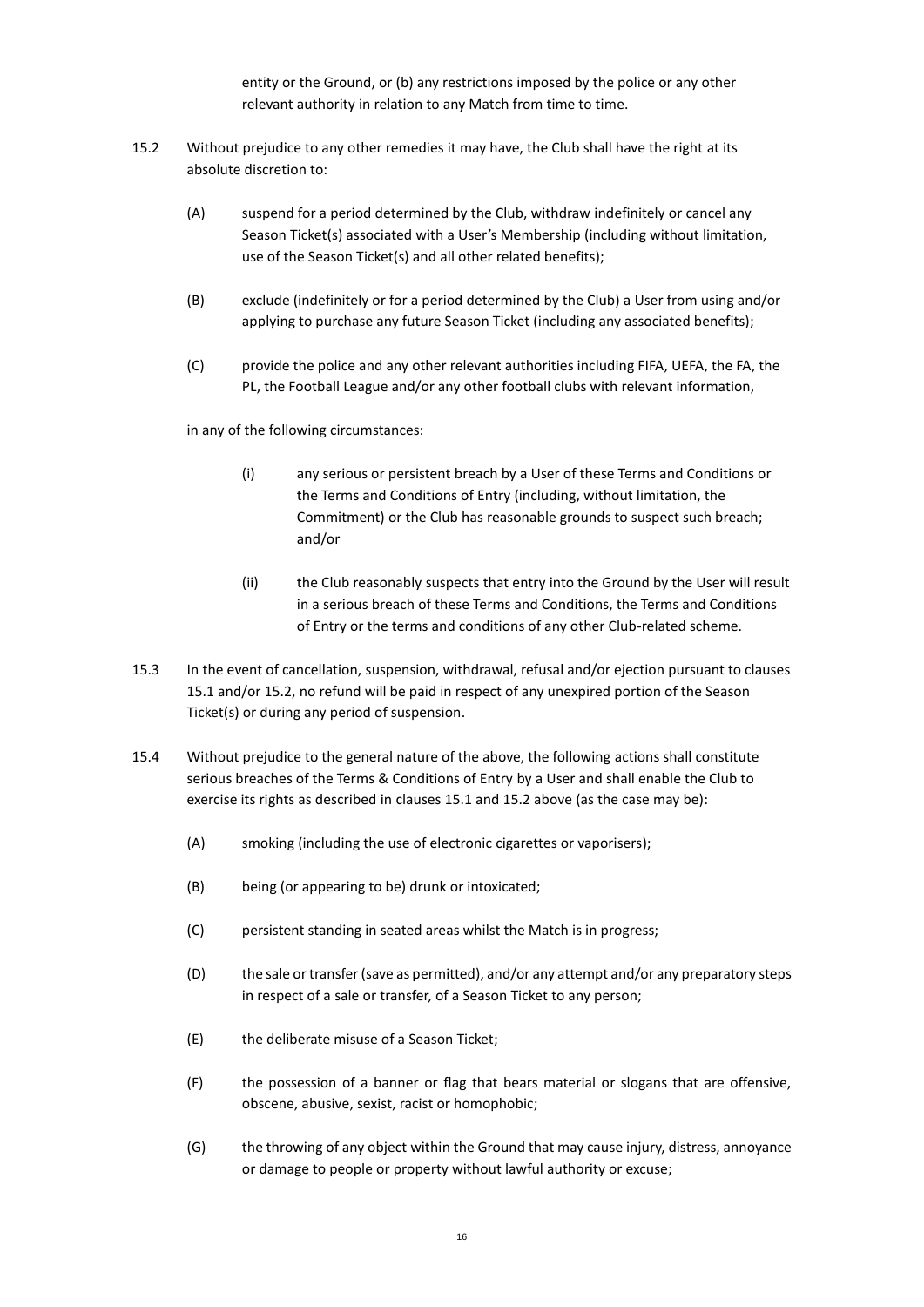- (H) whether at the Ground, or travelling to a Match:
	- (i) the use of foul, obscene, abusive, sexist, racist and/or homophobic language and/or gestures or other discriminatory abuse;
	- (ii) the chanting of anything of an indecent, sexist, racist and/or homophobic nature or other discriminatory abuse;
	- (iii) fighting, or engaging in and/or inciting violence;
- (I) bringing any of the following into the Ground (or using them within the Ground): alcohol; illegal drugs; other illegal substances; fireworks; firecrackers; smoke canisters; air horns; flares; laser devices; drones; bottles; glass vessels or any item that might be used as a weapon or compromise public safety;
- (J) entering the playing area or any adjacent area to which spectators are not generally admitted without lawful authority or excuse;
- (K) the supply of any misleading or incorrect information in any application;
- (L) breach of the terms of any Membership Scheme;
- (M) any breach of clauses 5.9, 5.10, 5.12 and/or 5.13 above;
- (N) any breach of the requirements stipulated by Applicable Law, Applicable Football Regulation and/or the Club regarding a COVID Event, including but not limited to (a) any required social distancing measures; (b) any requirements regarding the circulation and/or behaviour of spectators within the Ground; (c) undertaking temperature checks if required by the Club; (d) providing to the Club such information and/or documentation as may be required by Applicable Law, Applicable Football Regulation and/or the Club regarding a COVID Event; and (e) providing photographic proof of identity if required by the Club;
- (O) any prohibited activity as defined in the Commitment or any other activity in contravention of the Commitment;
- (P) any failure to pay or default of payment in respect of any sums owing to the Club (or any third party) in respect of any Season Ticket;
- (Q) any failure to pay when due any part of the Licence Fee (including, for the avoidance of doubt, any additional fee payable if the Men's First Team qualify to participate in a UEFA Competition in the Season), or any failure to pay when due any other amount payable under these Terms and Conditions or any other agreement between you and Club;
- (R) (being a body corporate) there is a change of control of you (within the meaning of section 840 of the Income and Corporation Taxes Act 1988), or application for an order is made, or resolution passed, for the winding up of you, application for an administration order is made, a provision liquidator, receiver or administrative receiver or administrator is appointed, or a voluntary arrangement is proposed, in each case, in respect of you (or over any of your assets);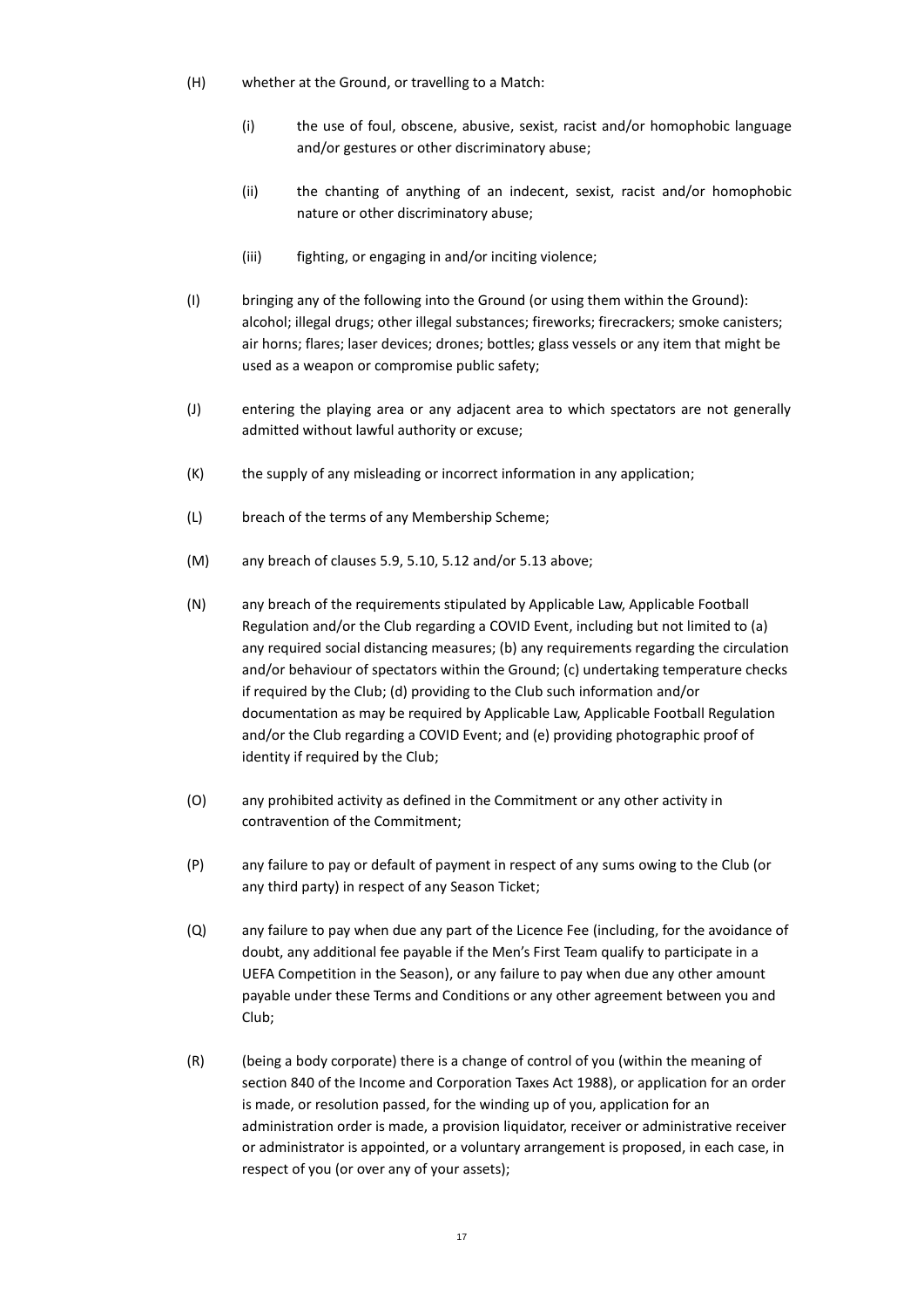- (S) (being a partnership) you are dissolved or any event analogous to a dissolution occurs in any jurisdiction (excluding a dissolution of you (a) if and to the extent that it relates only to your conversion to a solvent UK limited liability partnership (the "LLP"), and (b) the LLP enters into an agreement with the Club in respect of the Club Seat(s) on identical terms to these Terms and Conditions;
- (T) a bankruptcy petition is presented against you; and/or
- (U) any event analogous to any of the foregoing occurs in respect of you in any jurisdiction.
- 15.5 The Club may conduct security searches where it has reason to believe that any of the breaches set down in clauses 15.1, 15.2, 15.3 and 15.4 have either occurred or may occur.
- 15.6 The Club will not tolerate racial, homophobic, sexist or other discriminatory abuse in any form, whether at the Ground, elsewhere or online. The Club wants the atmosphere at the Ground to be welcoming to all who attend its games. Any User who is caught abusing a player, official or any other individual whether at the Ground, elsewhere or online will face arrest and prosecution by the police and a lengthy ban from the Club. In addition, the Season Ticket(s) will be immediately withdrawn and no refund will be given. If your Season Ticket is withdrawn or cancelled following a determination that you engaged in prohibited activity under the Commitment, the Club will also notify the PL and all other football clubs in the Premier League competition to ensure that the applicable sanction is enforced by all such clubs.
- 15.7 The Season Ticket(s) may be suspended, withdrawn and/or cancelled without the payment of any refund to you, in the event that:
	- (A) the User is under investigation by the Police, charged, cautioned or found guilty of any football related offence anywhere in the world, is ejected and/or banned from the Ground or any other sports stadium anywhere in the world or breaches any of these Terms and Conditions (including, without limitation, the Commitment); or
	- (B) prior to or whilst the User is using the Season Ticket(s), the User is under investigation by the Police, charged, cautioned or found guilty of any football related offence anywhere in the world, is ejected and/or banned from the Ground or any other sports stadium anywhere in the world or breaches any of these Terms and Conditions (including, without limitation, the Commitment).
- 15.8 Without prejudice to the rights of the Club under this clause 15, the Club shall be entitled to terminate these Terms and Conditions (and cancel any Season Tickets) with immediate effect by notice in writing to you in the event that you are at any time, or any other User is, at the time he/she/they enters the Ground, subject to a banning or other order prohibiting you or him/her/them from entering the Ground or any other stadium.
- 15.9 The User must immediately surrender any physical card, ticket or pass issued as part of the Season Ticket(s) upon request by a Club official or a police officer.
- 15.10 In the event of cancellation and withdrawal of any Season Ticket in accordance with this clause 15:
	- (A) no refund shall be payable to you and/or a User (as the case may be) in respect of any unexpired portion of any Season Ticket. The Club further reserves its right to take any legal and/or disciplinary action against any persons as it sees fit in connection with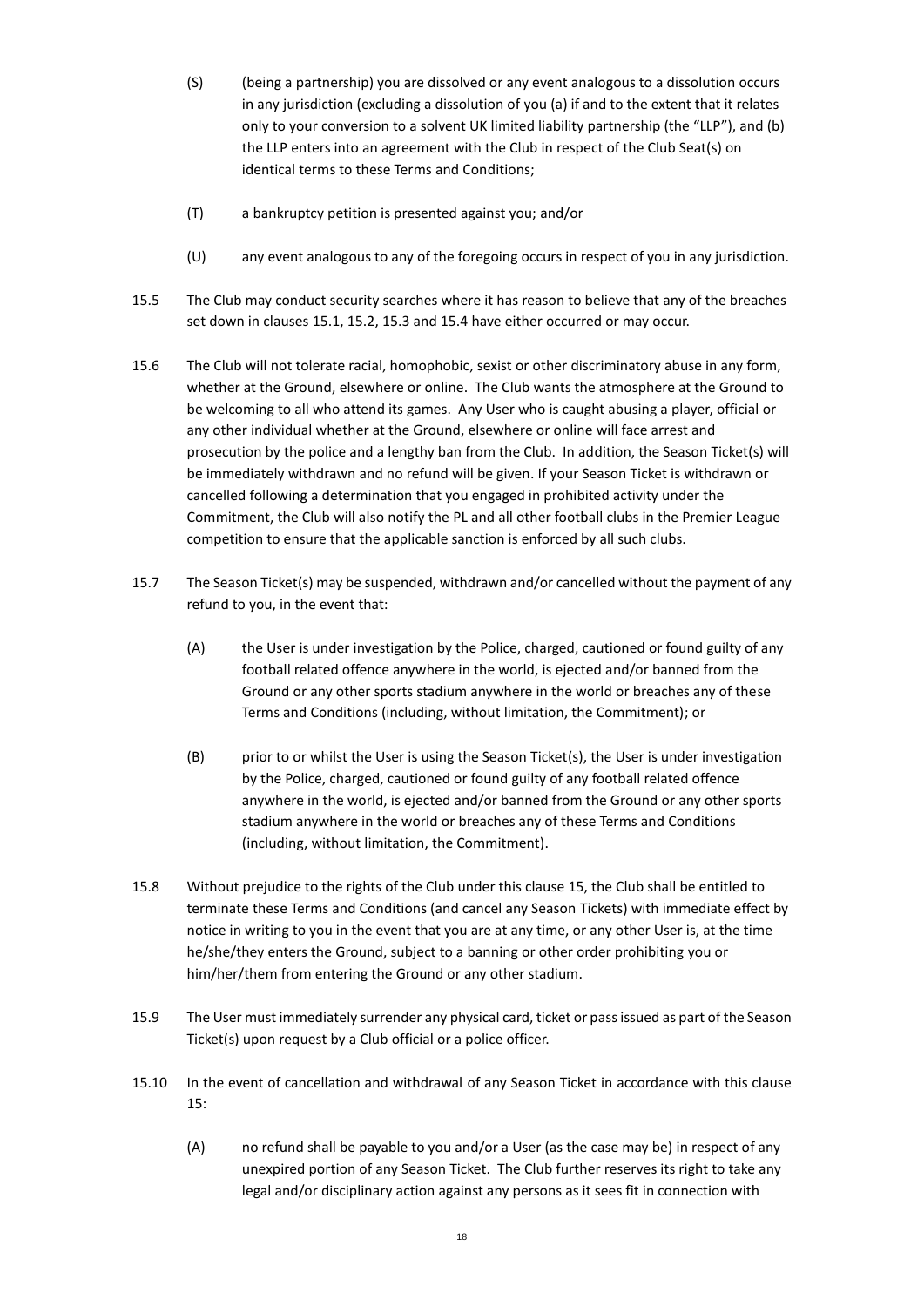such matters including a claim for an account of profits made from an unauthorised use of the Season Ticket;

- (B) the Club reserves the right to exclude you and/or any User (as the case may be) from any Membership Scheme and/or to disqualify you and/or any User (as the case may be) from applying for any match ticket or season ticket at its discretion and to notify any Football Authority and/or other football clubs of such exclusion and/or disqualification (and the reason(s) for such exclusion and/or disqualification);
- (C) the Club reserves the right to sell the Club Seat associated with the relevant Season Ticket to a third party immediately following the cancellation or withdrawal of the Season Ticket; and
- (D) if your Season Ticket is withdrawn or cancelled following a determination that you engaged in prohibited activity under the Commitment, the Club will also notify the PL and all other football clubs in the Premier League competition to ensure that the applicable sanction is enforced by all such clubs.
- 15.11 In the event of any cancellation of your Season Ticket and/or your membership of the WM Club by your own volition, no refund shall be payable to you in respect of any unexpired portion of the Season Ticket.
- 15.12 In the event that any Season Ticket (and the benefits and rights associated with the same) are suspended in accordance with this clause 15:
	- (A) no refund shall be payable to you and/or to any User (as the case may be) in respect of the period of suspension. The Club further reserves its right to take any legal and/or disciplinary action against any persons as it sees fit in connection with such matters including a claim for an account of profits made from an unauthorised use of the Season Ticket; and
	- (B) the Club reserves the right to sell the Club Seat associated with any relevant Season Ticket to a third party for the period of suspension of the Season Ticket.

# **16. Undertakings**

- 16.1 You shall, and shall procure that any User shall, at all times:
	- (A) use the Club Area, the Club Seat(s) and the Ground in a proper and lawful manner, in accordance with Applicable Law, Applicable Football Regulation and the Terms and Conditions of Entry (including, without limitation, the Commitment) and not so as to cause any nuisance, annoyance or inconvenience to the Club or any other person (including any other licensees of seats, spectators or visitors to the Ground or local residents) or to render void or voidable, in part or whole, any insurance maintained by the Club in respect of the Ground; and
	- (B) ensure that neither the Club Area (or any part thereof) nor any other part of the Ground to which you or any other User may be granted access are damaged (fair wear and tear excepted).
- 16.2 You shall not make, and will procure that no other User makes, without the prior written consent of the Club, any public statement or announcement linking, or implying any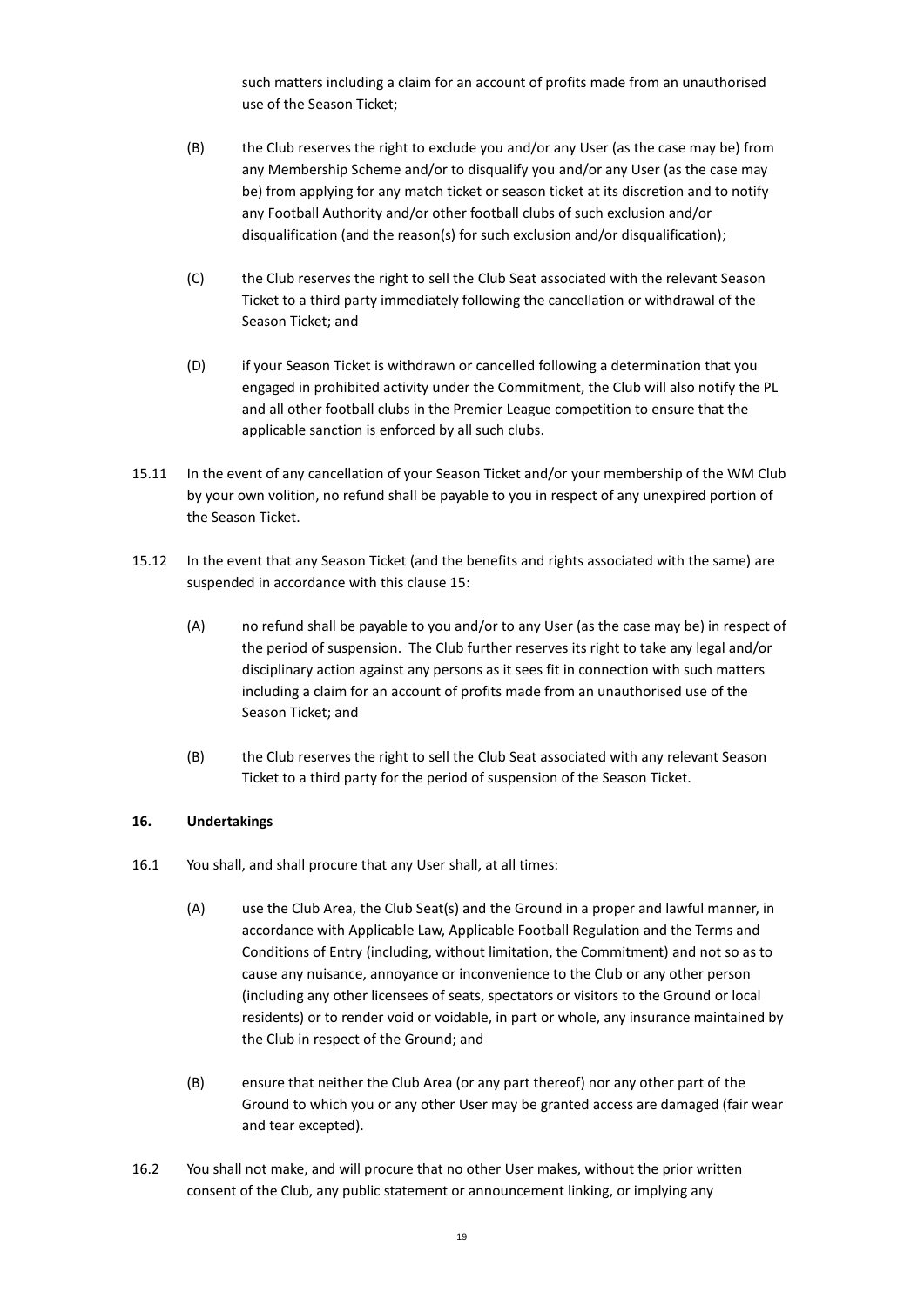relationship between, or engage in any marketing, advertising or promotional activity which links, or implies any relationship between, you and the Club.

### **17. Payments**

- 17.1 If you do not pay to the Club any part of the Licence Fee (including, for the avoidance of doubt, any additional fee payable if the Men's First Team qualify to participate in a UEFA Competition in the Season) or any other payment due under or in respect of these Terms and Conditions on the due date for payment (a **"Late Payment"**), in addition and without prejudice to the Club's rights under clause 15, such Late Payment shall bear interest at the rate of 2.5% above the base rate of Barclays Bank Plc from the due date until the date of actual payment (both dates inclusive) by you to the Club.
- 17.2 All payments to be made by you under these Terms and Conditions shall be made in full without any set-off, restriction, condition or deduction for, or on account of, any counterclaim or any other matter. Any payments due to be made by the Club to you under these Terms and Conditions may be set off against any sums owed to the Club by you under these Terms and Conditions or any other agreement between the Club and you.

### **18. Security**

The Club shall take all reasonable precautions to maintain the security of the Club Area between Matches but it shall not be responsible in any way for the loss of, or damage to, any property of you (or any other User) in the Club Area or in any other part of the Ground (including, without limitation, any property left behind by you (or any other User) in the Club Area). Notwithstanding the foregoing, the Club shall be entitled to dispose of any property left behind by you or any other User in the Club Area.

#### **19. Notices**

- 19.1 The Club reserves the right to make changes to any of these Terms and Conditions. Such changes will be notified to the User by being put on display at the Ground and on the Website.
- 19.2 You should notify any change of Address to the Club immediately either:
	- (A) by using the on-line facility on the Website by logging onto [www.arsenal.com/membership;](http://www.arsenal.com/membership) or
	- (B) in writing to the Premium Memberships Team. You should quote your Membership Scheme number in any correspondence with the Club.

#### **20. General**

20.1 Each User acknowledges that the Club will hold and process data relating to them, which may include personal data, for administrative, health and safety, and legal purposes (including, without limitation, to assist with any COVID track and trace requirements under Applicable Law and/or Applicable Football Regulation). In particular, we may share your personal data, including your name, date of birth, photograph, contact details and information about ticket purchases (including payment details and the names of ticket holders) with other football clubs, any Football Authority and with law enforcement authorities. This data will be used for the purpose of identifying and preventing violent and antisocial behaviour at matches, including racial, homophobic or discriminatory abuse, chanting or harassment and with enforcing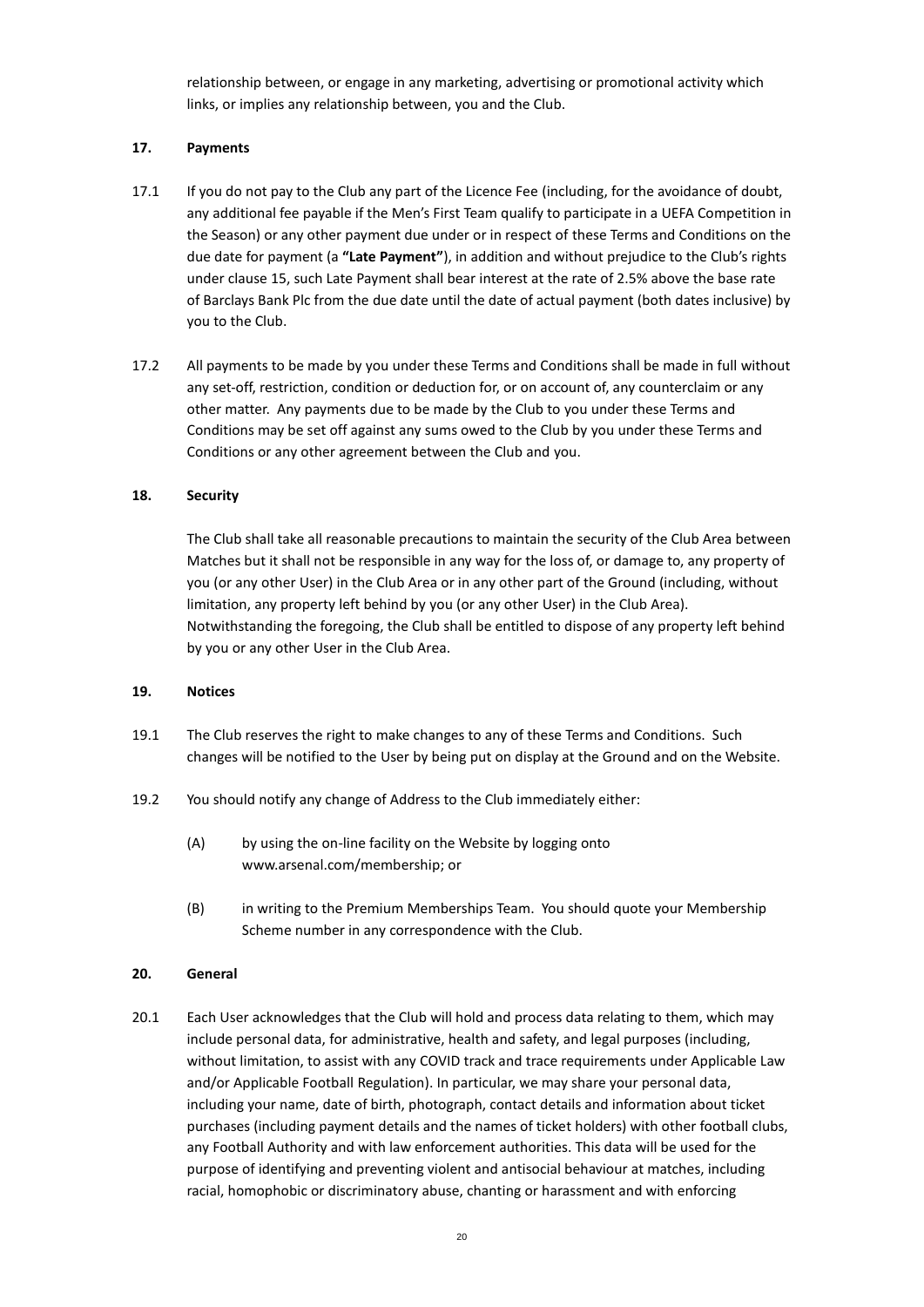sanctions under the Commitment. We may also share your data in order to support with the handling of fan enquiries and to allow for rapid identification of fans in the event of incidents including health emergencies and general crowd control emergencies. The personal data that each User provides to the Club shall be processed, stored and transferred in accordance with the terms of the Club's privacy policy available on the Website.

- 20.2 The invalidity or partial invalidity of any provision of these Terms and Conditions shall not prejudice or affect the remainder of these Terms and Conditions, which shall continue in full force and effect. If any invalid, unenforceable or illegal provision of these Terms and Conditions would be valid, enforceable and legal if some part of it were deleted, the provision shall apply with the minimum modification necessary to make it legal, valid and enforceable.
- 20.3 You acknowledge that the Club may fulfil any of its obligations under these Terms and Conditions by procuring such fulfilment from another Club Group Company. Each Club Group Company may benefit from the rights granted to the Club under these Terms and Conditions. Other than the foregoing, and with the exception of each Football Authority, no other person other than you or the Club has any rights under the Contracts (Rights of Third Parties) Act 1999 to rely on or enforce any term of these Terms and Conditions. Nothing in these Terms and Conditions shall affect any right or remedy of a third party that exists or is available other than as a result of the aforementioned Act.
- 20.4 The Terms and Conditions of Entry (including, without limitation, the Commitment) constitute the entire agreement between the Club and you in respect of the subject matter and neither the Club nor you shall have any claim or remedy in respect of any statement, representation, warranty or undertaking made by or on behalf of any other party in relation to the subject matter which is not set out therein.
- 20.5 The Club's failure to exercise, or delay in exercising, any right, power or remedy provided by these Terms and Conditions, the documents referenced herein or by law shall not constitute a waiver of that right, power or remedy.
- 20.6 You do not have a right to cancel your Season Ticket under the Consumer Contracts (Information, Cancellation and Additional Charges) Regulations 2013. However, if you are a consumer you have legal rights if the Club does not comply with its obligations in these Terms and Conditions with reasonable care and skill. Advice about your legal rights is available from your local Citizens' Advice Bureau or Trading Standards Office. Nothing in these Terms and Conditions will affect these legal rights.
- 20.7 If you are NOT a consumer, these Terms and Conditions, and any contractual or non-contractual dispute or claim arising out of or in connection with them shall be governed by and construed in accordance with English law. The parties hereby submit to the exclusive jurisdiction of the courts of England and Wales in relation to any dispute or claim arising out of or in connection with these Terms and Conditions (including in relation to any non-contractual disputes or claims).

OR

If you are a consumer, please note that these Terms and Conditions are governed by English law. This means that your use of the Season Ticket and any dispute or claim arising out of or in connection with it (including in relation to any non-contractual disputes or claims) will be governed by English law. You and we both agree that the courts of England and Wales will have non-exclusive jurisdiction in connection with any such dispute or claim.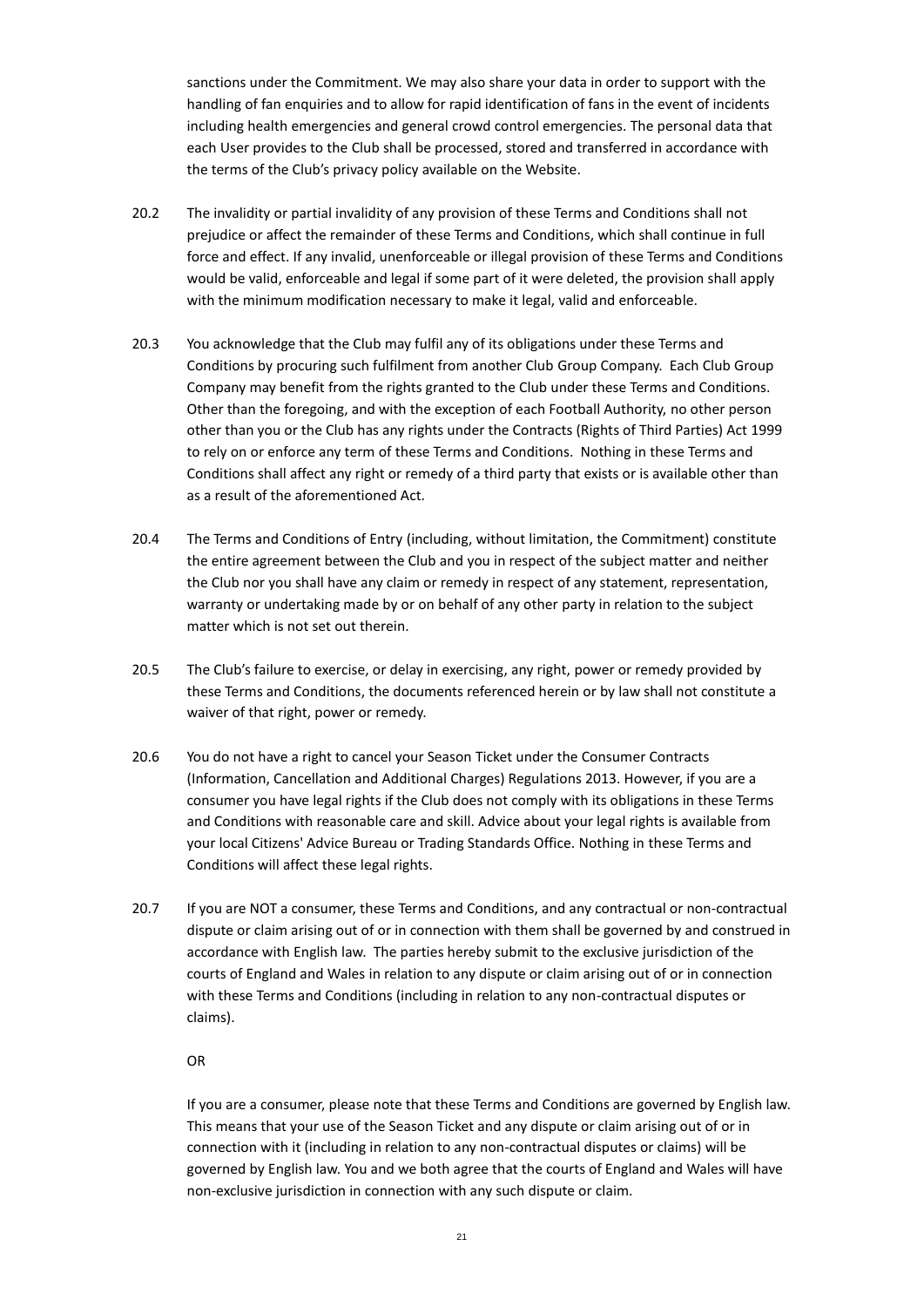20.8 If there is any conflict, ambiguity or inconsistency between any provision of these Terms and Conditions and any provision of the Ground Regulations, the relevant provision of these Terms and Conditions shall apply.

#### **21. Definitions**

In these Terms and Conditions, the following words and phrases shall have the following meanings:

**"Address"** means your address provided to the Club upon application (or such other address notified by you to the Club in accordance with these Terms and Conditions).

**"Applicable Football Regulation"** means in respect of any Football Authority: (i) the statutes, rules, regulations, directives, codes of practice, guidelines and equivalent for the time being of such bodies; and (ii) all promotional, marketing and commercial agreements and arrangements concluded by each such body; in each case with which the Club and/or you and/or a Guest is required to comply with from time to time.

**"Applicable Law"** means all laws, statutes, regulations, edicts, byelaws, codes of conduct and guidelines, whether local, national, international or otherwise existing to which the Club and/or you and/or any Guest is subject and which is relevant to the Club and/or you and/or the Guest's rights or obligations under these Terms and Conditions (as the case may be).

**"ASMCL"** means Arsenal Stadium Management Company Limited.

**"Ballot"** means the ticket allocation process which may be applied (in the Club's absolute discretion) for any Reduced Capacity Match(es), subject to availability (determined in the Club's absolute discretion), capacity restrictions, Applicable Law and Applicable Football Regulation;

**"Behind Closed Doors Match"** means a Match which the Club holds at the Ground without any spectators in attendance due to a COVID Event.

**"Club"** means The Arsenal Football Club Plc, a company registered in England and Wales under company number 109244 and with its registered office and main trading address at Highbury House, 75 Drayton Park, London, N5 1BU. VAT number: 769 4067 87 GB.

**"Club Area"** means the area of the Ground reserved for holders of Club Season Tickets (and, if you are a WM Member, will be deemed also to incorporate the WM Club).

**"Club Group Company"** means, in respect of The Arsenal Football Club Plc, its holding companies and subsidiaries of its holding companies, and **"holding company"** and **"subsidiary"** have the meanings given to them in section 1159 of the Companies Act 2006 and **"Club Group Companies"** shall be construed accordingly.

**"Club Seat(s)"** means the seat (or seats) in the Club Area to which these Terms and Conditions relate.

**"Commitment"** means the Premier League's Commitment Regarding Abusive and Discriminatory Conduct, which can be accessed via the Website at https://www.arsenal.com/ticket-membership-terms or via the Premier League's website at https://www.premierleague.com/publications or can be provided upon written request to the Club.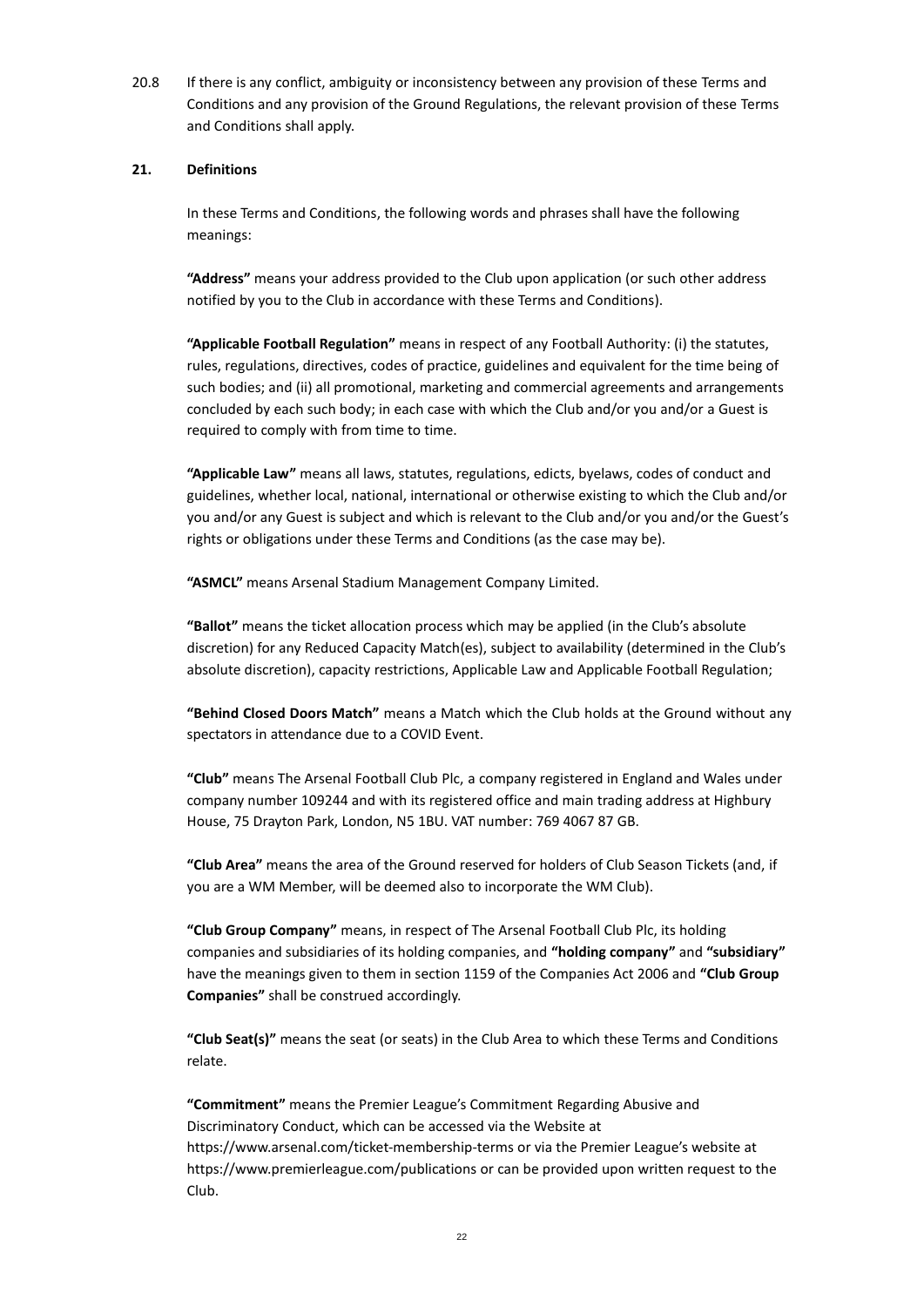**"Competitions"** means the PL, the Football League (known as The Championship and Leagues One and Two at the date of these Terms and Conditions), the Football Association Challenge Cup (known as the FA Cup), the Football League Cup Competition, the UEFA Champions League, the UEFA Europa League and the UEFA Europa Conference League.

**"COVID"** means the coronavirus disease caused by the severe acute respiratory syndrome coronavirus 2 (SARS-CoV-2), also known as 'COVID-19', and/or any variations or mutations thereof.

**"COVID Event"** means COVID and/or any other epidemic(s) or pandemic(s).

**"Dress Code"** means such dress code as the Club, in its discretion, may reasonably impose from time to time and notify to you by way of notice displayed in the Ground, which dress code as at the date of these Terms and Conditions shall comprise a prohibition on the wearing of shorts, singlets and vests.

**"First Team"** means the Club's men's first XI.

"**Football Authority**" means the PL, the Football Association, the Football Association of Wales, FIFA, UEFA, the Football League and/or any other relevant governing body of association football, and "**Football Authorities**" shall be construed accordingly.

**"Ground"** means Emirates Stadium, London N7 7AJ.

**"Ground Regulations"** means those ground regulations issued by the Club from time to time that set out the terms and conditions upon which spectators are granted entry to the Ground (copies of which are on display at the Ground and on the Website) including without limitation any guidelines and/or supporter codes of conduct issued by the Club from time to time in relation to a COVID Event.

**"Guest"** means a relative, friend, colleague and/or, companion to disabled supporters who would be entitled to purchase a Season Ticket under the Terms and Conditions of Entry.

**"Half-Time"** means the period of time during each Match commencing on the referee's whistle that signals the end of the first half and finishing on the kick-off of the second half.

**"Licence Fee"** means the fee which is payable by you to the Club pursuant to these Terms and Conditions (including, for the avoidance of doubt, any additional fee payable if the Men's First Team qualify to participate in a UEFA Competition in the Season) as notified to you by the Club prior to your acceptance of these Terms and Conditions.

**"Licence Period"** means the period notified to you by the Club prior to your acceptance of these Terms and Conditions for which you will have use of the Club Area and the Club Seat(s) pursuant to these Terms and Conditions and ending at the end of the day of the final Match of the last Season of the Licence Period.

**"Match"** means all home football matches to be played by the Club's Men's First Team at the Ground during any Season in any of the Competitions. For the avoidance of doubt, a "Match" does not include: (i) any semi-final or final (or replay thereof) played at the Ground in any of the Competitions (whether or not the Club's Men's First Team plays in such match) where the reason that such match is being played at the Ground is that the Ground has been chosen by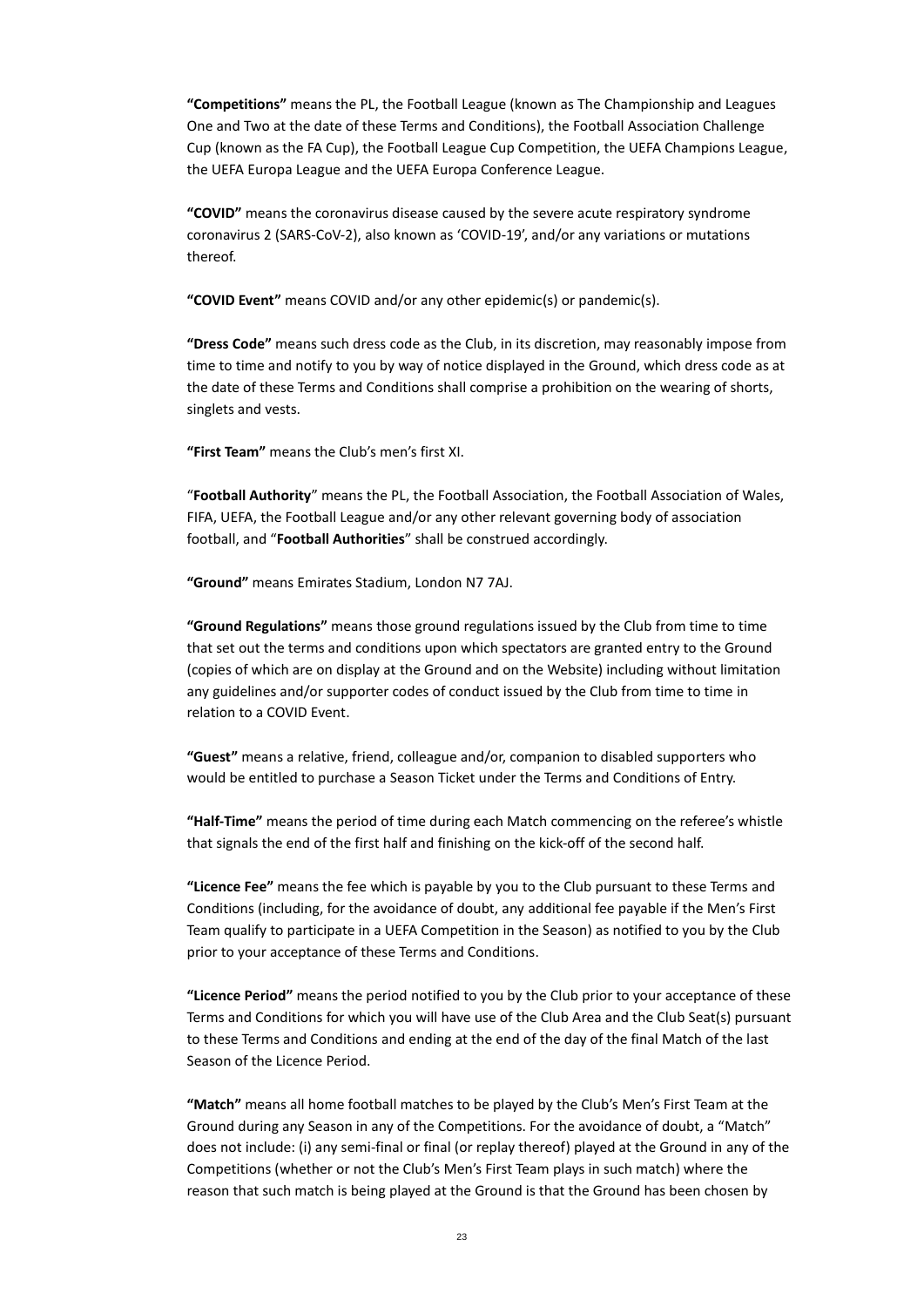the relevant football authority organising that Competition as a neutral venue to host that match; or (ii) any other friendly or international matches, whether involving the Men's First Team or otherwise.

**"Material"** means any audio, visual or audio-visual material or any information or data.

**"Member"** means a member of a Membership Scheme.

**"Membership Scheme"** means each of the membership schemes of the Club available to fans, the terms and conditions of which are available on the Website.

**"PL"** means the Football Association Premier League.

**"Platinum Member"** means any Member of the "Platinum" Membership Scheme.

**"Reduced Capacity Match"** means a Match which the Club holds at the Ground with reduced spectator capacity due to a COVID Event.

**"Relevant Cup Match"** means, subject to clause 3.1(B), any home matches in the FA Cup or a UEFA Competition played by the Club's Men's First Team at the Ground during the Season (including any home replays and any matches in the FA Cup or a UEFA Competition played by the Club's Men's First Team which are switched from another team's ground and played at the Ground).

**"Relevant Times"** means two (2) hours prior to the scheduled kick off time for each Match and one (1) hour after the final whistle for each Match. The Club reserves the right to alter the foregoing times, at its discretion.

**"Season"** means the relevant Season falling within the Licence Period.

**"Season Ticket"** means the physical or digital entry card, ticket or pass entitling you to admission to certain home games played by the Club at the Ground and includes any alternative card, ticket or pass issued or otherwise made available in accordance with clause 5.4 and any replacement card, ticket or pass issued or otherwise made available in accordance with clause 14.

**"Seasonal Match Dining Membership"** means a dining membership on a seasonal basis in the WM Club.

**"Seat Category"** means the applicable category of Club Seat ("half-way line", "midfield", "behind goal" or "corner").

**"Terms and Conditions"** means these terms and conditions governing the issue and use of a Season Ticket.

**"Terms and Conditions of Entry"** means each of the rules and regulations of each Football Authority, the Ground Regulations, the Commitment, any requirements and/or supporter code(s) of conduct issued by the Club from time to time in relation to a COVID Event, and these Terms and Conditions, each as may be amended from time to time. Any amendments to the Terms and Conditions of Entry will be notified to you either through the respective organisation's website, or by being put on display at the Ground and through the Website.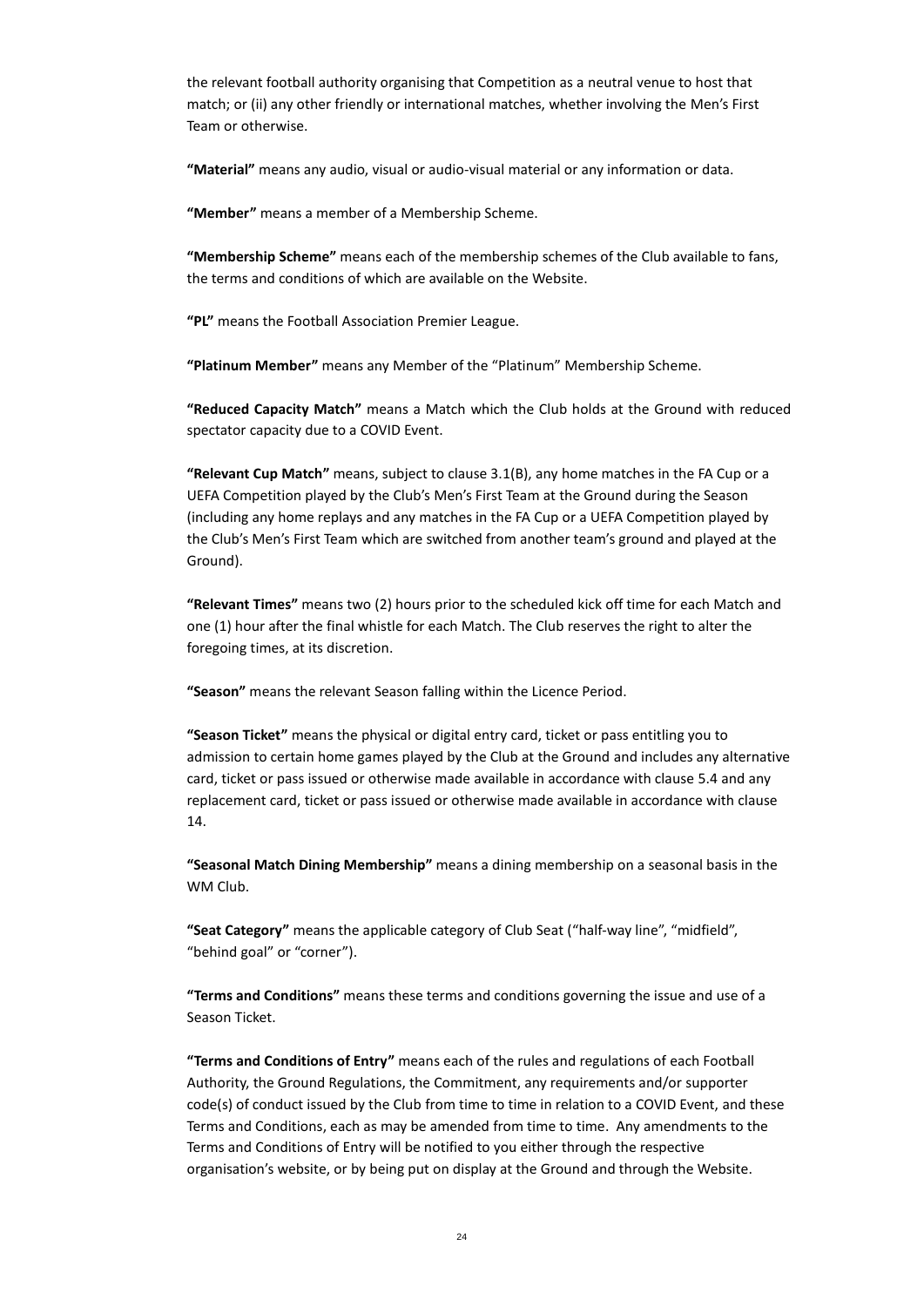**"Ticket Exchange"** means the Club's authorised ticket resale facility made available by the Club from time to time, which provides an online secure service for holders of Season Tickets to exchange tickets to games played by the Club with other Members of the Club and, where permitted by the Club from time to time, other supporters of the Club.

**"UEFA Competition"** means the UEFA Champions League, the UEFA Europa League or the UEFA Europa Conference League.

**"User"** means: (i) you; or (ii) any person who uses the Season Ticket in accordance with clause 7.3 or 7.4.

**"Website"** means the Club's website, currentl[y www.arsenal.com.](http://www.arsenal.com/)

**"WM Benefits"** means those benefits set out in paragraph [1](#page-25-0) of Schedule 1.

**"WM Club"** means the members' area of the Ground, known as the "WM Club".

**"WM Member"** means a member of the WM Club, whose Licence Fee includes payment for membership of the WM Club.

**"WM Ticket Holder"** means any person who is in possession of any Season Ticket which includes membership of the WM Club, including any guest of the relevant WM Member, issued pursuant to these Terms and Conditions.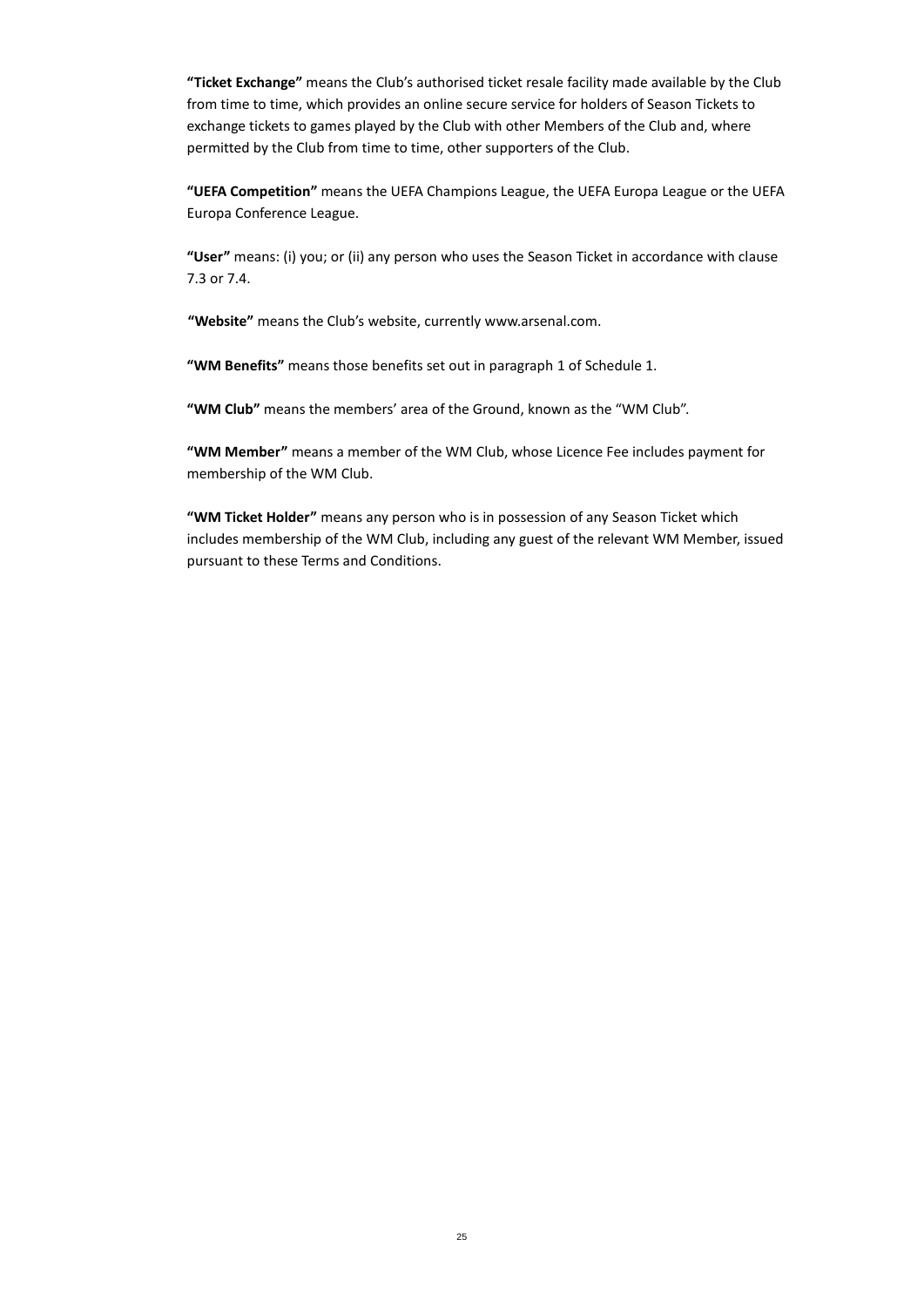# <span id="page-25-0"></span>**1. WM Benefits**

If you are a WM Member, subject to the Terms and Conditions (including, without limitation, all requirements stipulated by Applicable Law, Applicable Football Regulation and/or the Club regarding a COVID Event), and to compliance with the Dress Code, you and any WM Ticket Holders will be entitled to the following WM Benefits:

- (A) Subject to clause 3.1(B) of these Terms and Conditions, exclusive access to the WM Club for every Match including:
	- a private table or booth for the day;
	- a five course a la carte menu (please note that, where you or WM Ticket Holders have special dietary requirements, a supplementary fee may be payable at the Club's discretion);
	- complimentary house wines and beers, and soft drinks before the Match, at Half-Time and also after the Match;
	- betting table service; and
	- occasional post-Match appearances by current players and/or Club 'Legends'.

The WM Club will be open up to two and a half (2.5) hours prior to the scheduled kick off time for each Match and up to two (2) hours after the final whistle for each Match.

The Club reserves the right to alter the opening hours set out above, at its discretion.

- (B) One invitation yearly to a cocktail party, held at either London Colney or the Ground, hosted by the then current manager of the First Team.
- (C) One invitation to attend an end of Season pitch tournament event.
- (D) A dedicated account manager.
- (E) First option to purchase dining packages in the WM Club for other events at the Ground (subject to contract).
- (F) A discount of ten per cent (10%) on the price charged by the Club for use of the WM Club, whether for business meetings or the hosting of social functions on non-match or other non-event days at the Ground. Any such use will be subject to availability.

# **2. Reduced Capacity Matches**

- 2.1 If the Club is required by Applicable Law and/or Applicable Football Regulation, or decides, as a result of a COVID Event, to hold any Reduced Capacity Matches during the Licence Period, there is no guarantee that any WM Benefits will be available and/or issued to you in respect of such Matches. The Club reserves the right to determine (in its absolute discretion) the availability and allocation of WM dining packages in respect of any Reduced Capacity Match(es). The Club may elect to allocate dining packages in the WM Club for such Matches by Ballot. Full details regarding any such Ballots, including how to enter, will be published on the Website and/or communicated to you via email. By agreeing to these Terms and Conditions, you acknowledge that:
	- (A) the Club may hold such Ballots in respect of more than one Reduced Capacity Match at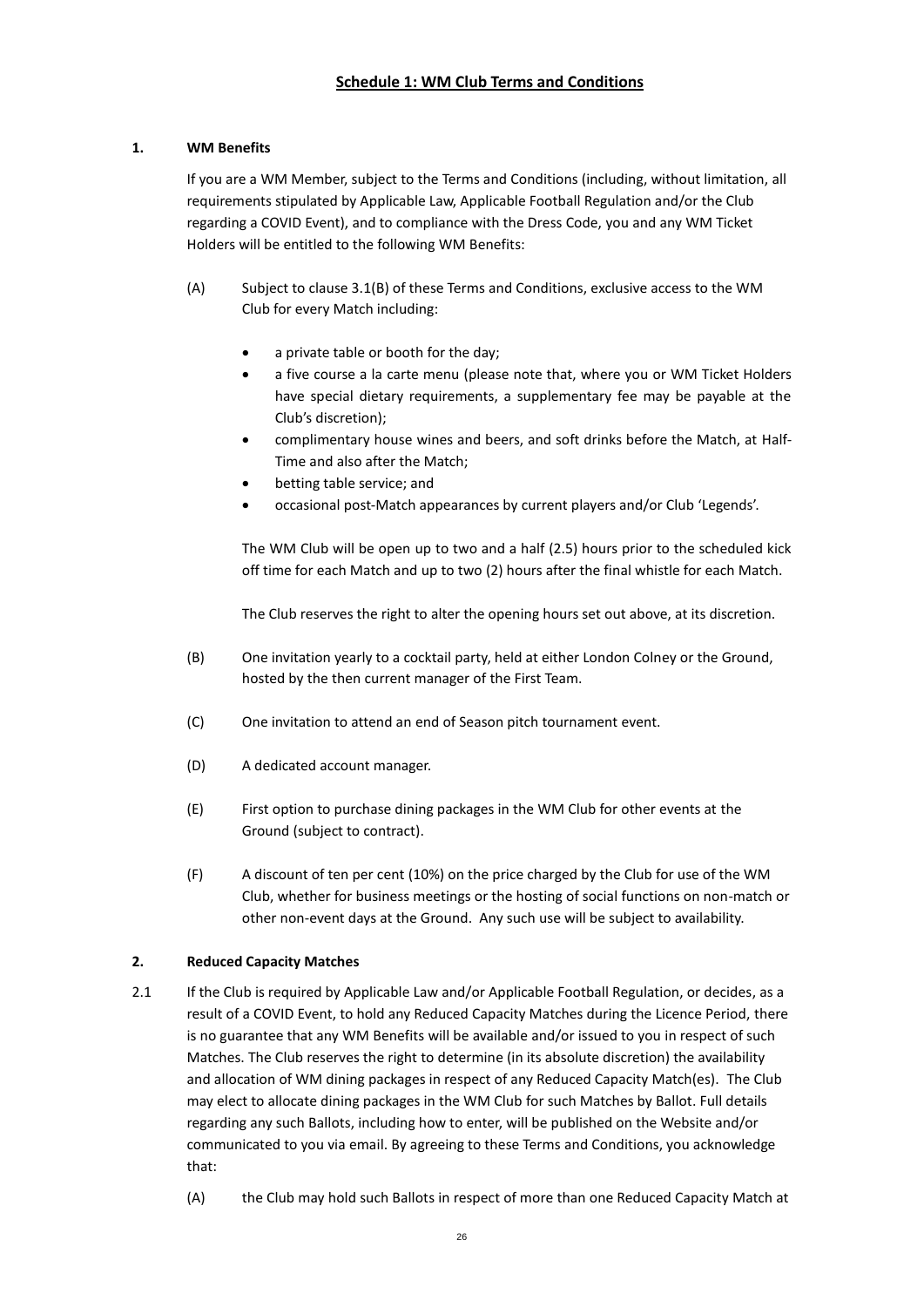a time;

- (B) for any such Ballot you enter you will receive one entry per WM Club dining package associated with your Seasonal Match Dining Membership;
- (C) the number of dining packages in the WM Club available (if any) in respect of any such Ballot will be determined in the Club's absolute discretion and the Club reserves the right to cancel a Ballot if it considers there are insufficient dining packages in the WM Club available to justify holding such a Ballot;
- (D) the result of a Ballot shall be entirely at the discretion of the Club whose decision in all matters relating to a Ballot shall be final;
- (E) if you are successful in relation to a Ballot you will be notified by email within five (5) days of the closing date of the relevant Ballot;
- (F) if you are allocated a dining package(s) in the WM Club for a Reduced Capacity Match (whether because you are successful in a Ballot or otherwise), any such dining package(s) shall not be refundable if you and/or your Guest(s) are unable to use such dining package(s) or are unable to comply with the requirements set out in clause 5.1(B)(ii) of the Terms and Conditions. Please note that the right of cancellation under the Consumer Contracts (Information, Cancellation and Additional Charges) Regulations 2013 does not apply to these Terms and Conditions or any purchase of a dining package for the WM Club under these Terms and Conditions;
- (G) payment to the Club for a Seasonal Match Dining Membership gives no guarantee that any dining package(s) in the WM Club will be available and/or issued to you for any Reduced Capacity Matches. Being allocated a dining package(s) in the WM Club for a Reduced Capacity Match (whether because you are successful in a Ballot or otherwise) gives no guarantee that you will be allocated a dining package(s) in the WM Club for another Reduced Capacity Match. Not being allocated a dining package(s) in the WM Club for a Reduced Capacity Match (whether because you are not successful in a Ballot or otherwise) gives no guarantee that you will be allocated a dining package(s) in the WM Club for another Reduced Capacity Match. All rights to dining package(s) in the WM Club for Reduced Capacity Matches are expressly subject to availability and the Club's discretion as to the prioritisation and/or allocation of tickets as a consequence of any capacity restrictions required by Applicable Law and/or Applicable Football Regulation; and
- (H) if you are not allocated any dining package(s) in the WM Club for a Reduced Capacity Match (whether because you are not successful in a Ballot or otherwise), you will not be entitled to access the WM Club for the relevant Reduced Capacity Match, however you will be entitled to a partial refund of the Licence Fee in respect of your Seasonal Match Dining Membership in accordance with paragraph 5.1(B) below.

#### **3. Use of the WM Club and WM Benefits**

- 3.1 In order to obtain any of the WM Benefits to which you and/or WM Ticket Holders are entitled at any time, you and/or such WM Ticket Holders must each present a valid Season Ticket (including Seasonal Match Dining Membership) for inspection by or on behalf of the Club.
- 3.2 The minimum unaccompanied age for entry to the WM Club is 18 years of age.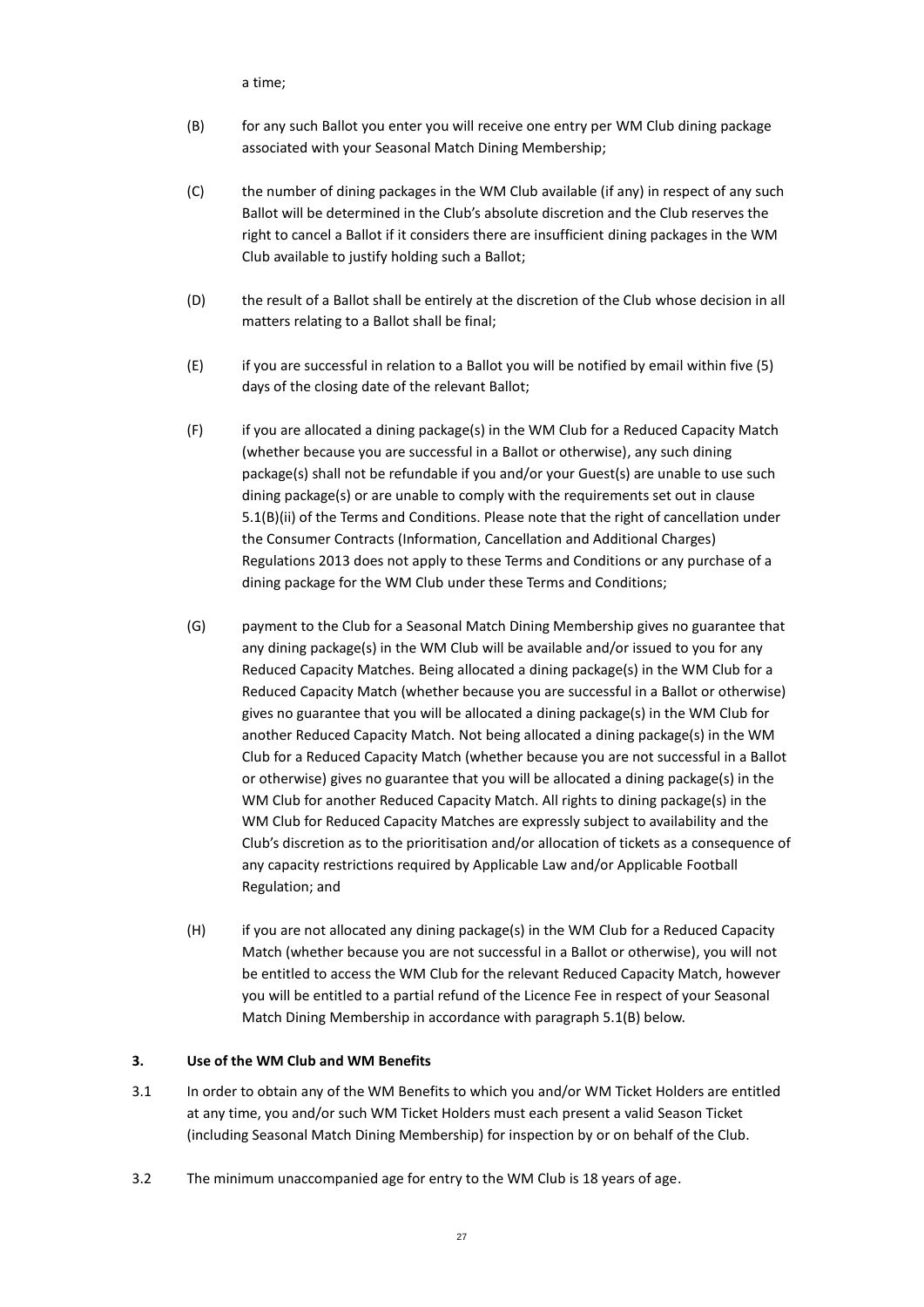### **4. Catering in the WM Club**

- 4.1 Subject to any restrictions and/or requirements of Applicable Law, Applicable Football Regulation and/or the Club from time to time in respect of a COVID Event, the Club shall procure the provision (by any third party or other entity appointed by the Club, in its sole discretion, for this purpose (the **"WM Catering Supplier"**)) of a refreshments service in the WM Club during the hours referred to in paragraph 1(A) of this Schedule 1 (excluding those times during that period in which play in any Match is in progress).
- 4.2 You shall, and will procure that any WM Ticket Holders shall, make all arrangements concerning any refreshments he/she/they requires directly with your personal account manager.
- 4.3 The costs of all refreshments ordered or consumed by you and/or any WM Ticket Holders in the WM Club, other than the food and drinks described in paragraph 1(A) of this Schedule 1, shall be paid by you to the WM Catering Supplier. The Club shall provide in the WM Club, or shall procure the provision in the WM Club of, details of the costs of each of the refreshments available in the WM Club. The WM Catering Supplier or the Club may change the costs of any refreshments from time to time.
- 4.4 The provision of any refreshments (including, without limitation, alcoholic beverages) to any persons in the WM Club shall be subject to all relevant legal restrictions applicable to the Club, any other Club Group Company, the WM Catering Supplier and/or the Ground (including, without limitation, all restrictions imposed by, and any regulation of, any relevant licensing or other governing body or authority, and any restrictions and/or requirements of Applicable Law, Applicable Football Regulation and/or the Club from time to time in respect of a COVID Event) and the grant of any necessary licences. You shall, and shall procure that any WM Ticket Holders shall, consume all alcoholic drinks within the interior of the WM Club.
- 4.5 The only refreshments which may be consumed in the WM Club are those supplied by the WM Catering Supplier pursuant to the provisions of paragraph 1 of this Schedule 1. You shall not, and you shall procure that any WM Ticket Holders shall not, bring any food, drink or other refreshments into the WM Club for consumption or for any other reason.
- 4.6 If you or any WM Ticket Holders have any complaints in respect of the catering or refreshments service provided in the WM Club, you or he/she/they should, at first instance, refer such complaints to your personal account manager.

# **5. Unavailability of the WM Club and other benefits**

- 5.1 In respect of:
	- (A) any Behind Closed Doors Matches;
	- (B) any Reduced Capacity Matches for which you are not offered a dining package in the WM Club (including, without limitation, in circumstances where you are allocated dining package(s) in the WM Club for that Match but the spectator capacity for that Match is subsequently reduced and your dining package(s) is cancelled by the Club); and/or
	- (C) any other Match at which the Club is not able to provide the WM Benefits set out in paragraph 1 of this Schedule 1 due to any restrictions and/or requirements of Applicable Law, Applicable Football Regulation and/or the Club from time to time in respect of a COVID Event,